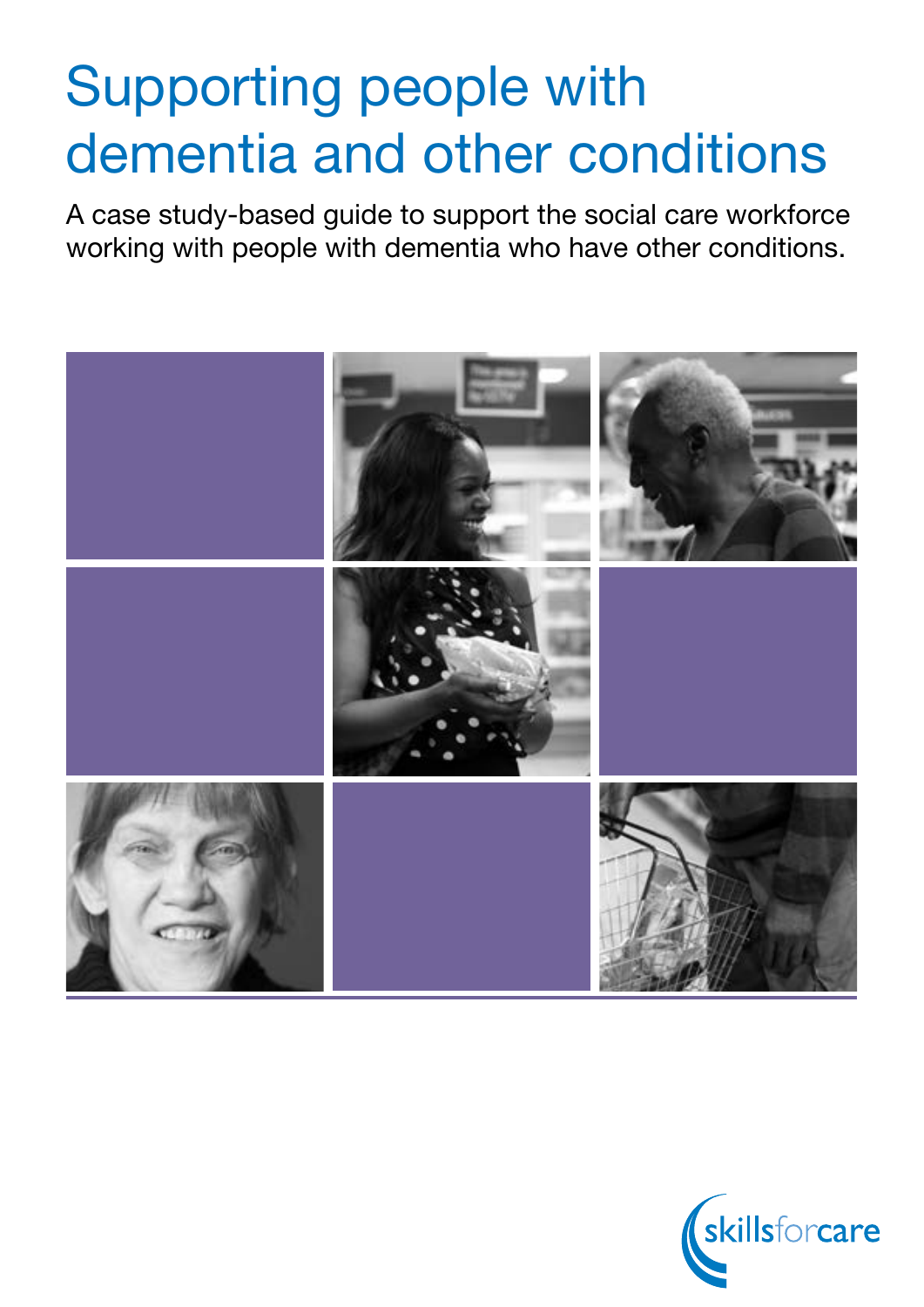# **Contents**

|          | Preface                                                                                           |                 |
|----------|---------------------------------------------------------------------------------------------------|-----------------|
| 1        |                                                                                                   |                 |
|          | Sensory impairment and dementia - Vista Blind                                                     | 3               |
| $\bf{2}$ | Sensory impairment and dementia - Alternative Futures Group                                       | 6               |
| 3        | Sensory impairment and dementia - Carers Trust 4all                                               | 9               |
| 4        | Holistic care for people with dementia and other conditions - Angelica Place,<br>Manor Court Care | 12 <sup>°</sup> |
| 5        | Learning disabilities and dementia - Hull City Council                                            | 15              |
| 6        | Long-term pain management and dementia - Making Space                                             | 18              |
|          | Parkinson's and dementia - Baylham Care Centre, Cardinal Healthcare                               | 21              |
| 8        | Mental health and dementia - Rethink Mental Illness                                               | 24              |
| 9        | Specialist dementia and learning disabilities learning - Freemantle Trust                         | 27              |
|          | <b>Related Skills for Care resources</b>                                                          | 30              |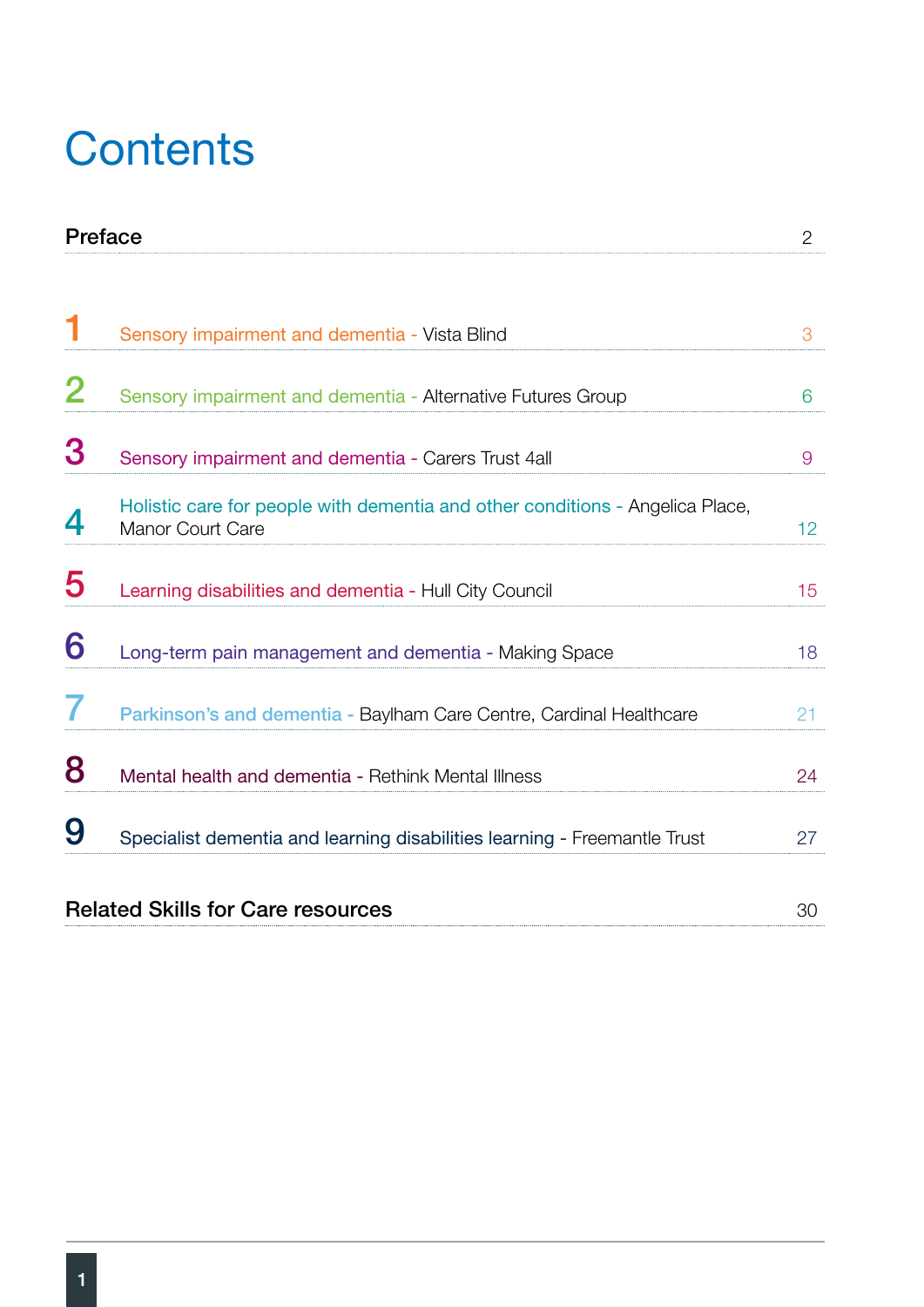# Preface

I am very pleased to introduce the latest of Skills for Care's products which focuses on developing the skills of the social care workforce who support people living with dementia who also live with other conditions. This product has been commissioned by the Department of Health.

It is specifically aimed at leaders and managers working in services for people with dementia, and will help colleagues to develop their teams who are supporting people living with dementia when they also live with other conditions such as a disability or a sensory impairment.



The resource is a case study-based guide and has been compiled by Skills for Care working closely with social care employers across England. Developed for our sector, by our sector, we are confident that the information, advice and guidance contained within this guide will support the development of your team.

Using qualifications to develop your workforce and supporting staff working with people with learning disabilities who also live with dementia are just two examples from this informative guide which covers a wide range of relevant areas.

We hope that by using this information it will support your organisation to further develop your workforce to more effectively support people living with dementia who also live with other conditions.

We welcome your feedback and comments on this guide so please feel free to get in touch with Skills for Care staff or contact us via email at info@skillsforcare.org.uk.

 $\sim$ 

Chief Executive Officer Skills for Care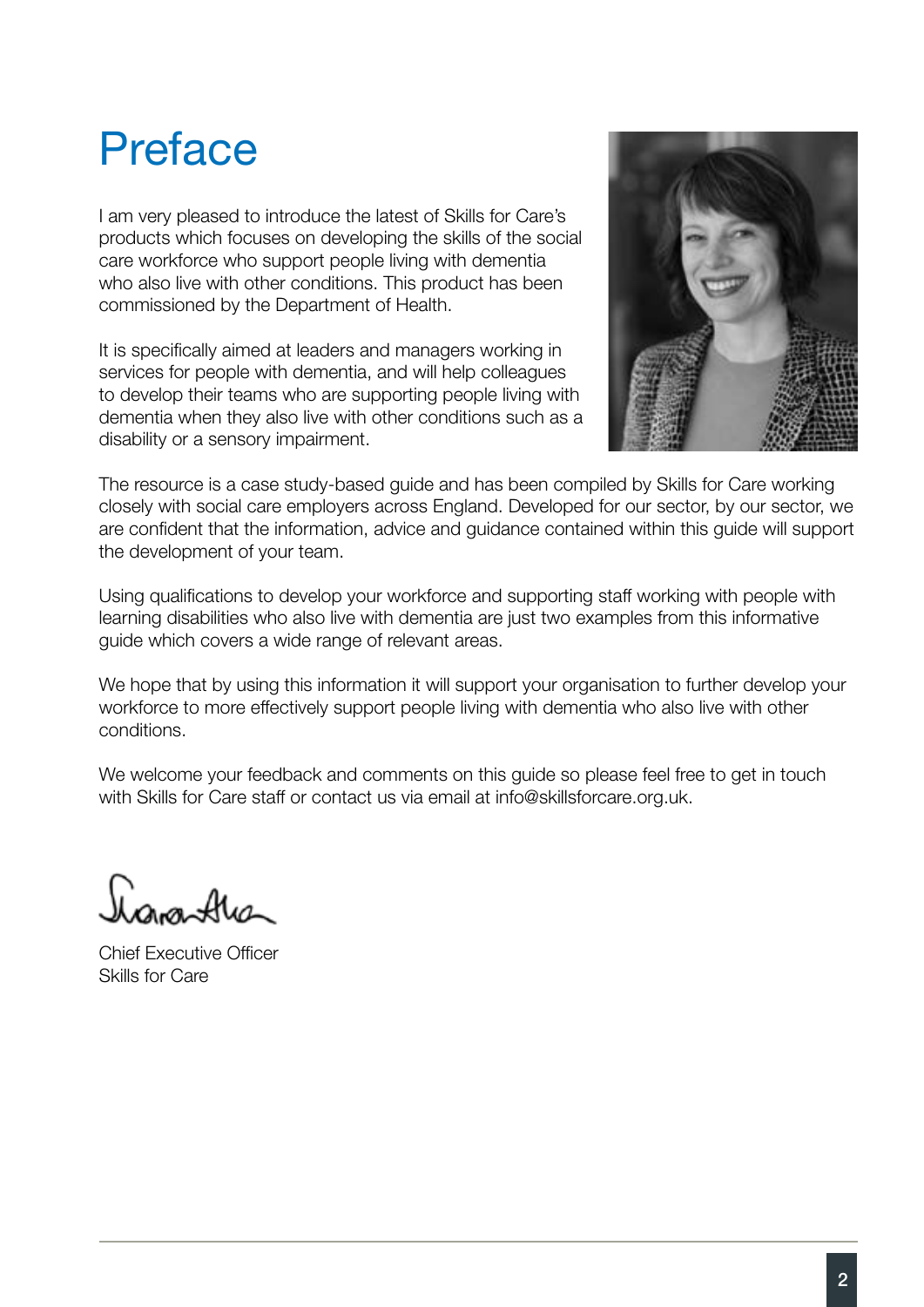## 1 | Sensory impairment and dementia Vista Blind

Established in 1858, Vista is a local charity working with almost 6,000 children and adults with sight loss, living in Leicester, Leicestershire and Rutland. The organisation:

- promotes eye health to prevent sight loss
- reduces the impact of sight loss
- provides support and care for people with sight loss

Vista offers a wide range of community services for people of any age. They operate four specialist residential care homes in the local area, including two for older people with sight loss and dementia, and two for adults with learning difficulties and sight loss.

#### Five top tips

- 1. Optimise a person's visual ability
- 2. Create a sight loss and dementia-friendly environment
- **3.** Equip staff with knowledge and skills in dementia and sight loss
- 4. Reduce loneliness and isolation
- **5.** Develop comprehensive support plans

The combination of sight loss and dementia can be an overwhelming experience for an individual, their family and carers. The overall disorientation a person experiences leads to loss of independence, feelings of isolation and having to face multiple losses which challenge both the person and the care service.

Difficulties in the detection and diagnosis of sight loss can be further compounded by dementia as one condition may mask or be mistaken for another. Some types of sight loss can cause visual hallucinations which can be mistaken for dementia symptoms. That is why it is so important to understand a person's sight loss.

### In practice

Wycliffe Home offers care for up to 48 older people who all have a visual impairment. The home is also registered to provide care for people who have a dual impairment i.e. people who have a sensory impairment and dementia.

The home currently employs 72 staff members. All of the staff have received specialist training to help them meet the unique needs of older people with sight loss and dementia.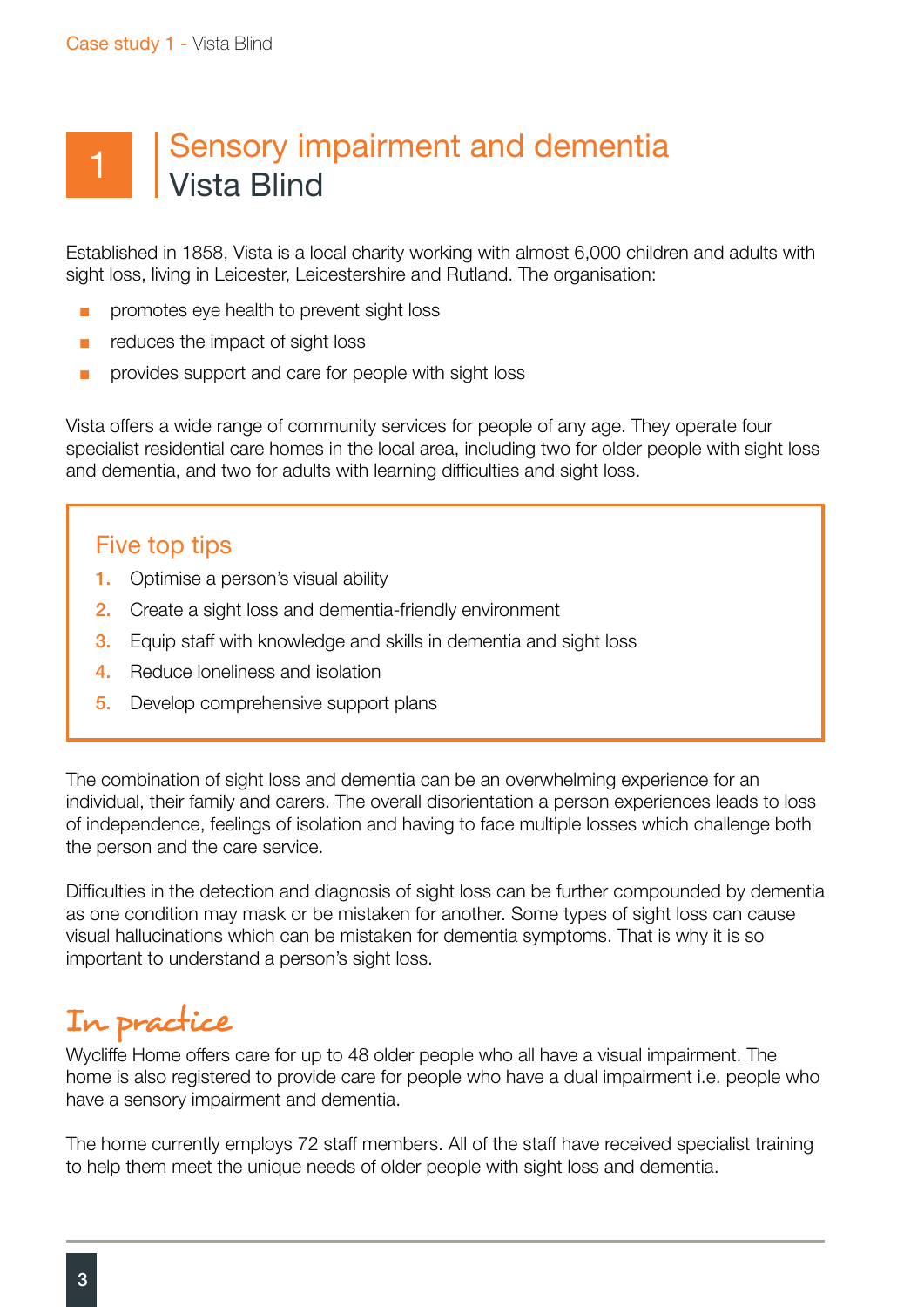The ethos of the home is to provide person-centred care in an environment where people want to live, family and friends want to visit and staff want to work. Each person and their condition is unique, with differing degrees of sight loss and dementia; as well as changing needs, expectations and abilities. The home therefore places a high emphasis on both understanding the needs of the person and ensuring they have the right staff.

The home supports individuals in a number of ways:

#### ■ Optimising visual ability by understanding a person's sight loss, their diagnosis and how it affects their life.

Staff have a basic knowledge of numerous eye conditions to help them understand the impact sight loss has on an individual. The organisation identified that someone with sight loss and dementia was not able to find their bedroom door because they could not see the standard door colour. They overcame this by having a contrasting colour around the door, choosing a colour that the person was able to recognise. They also personalised the door with photographs and pictures to meet the person's needs.

Another common occurrence is that individuals with sight loss may choose clothing that does not match. This can be distressing for someone who takes pride in their appearance. This was solved by supporting the individual to use a talking colour detector (assistive technology); which has enabled the person to group their clothes, putting the same or similar colours together.

#### ■ Creating a sight loss and dementia-friendly environment.

There are many ways in which the home improves and encourages independence and quality of life. Correct lighting makes a huge difference to a person with sight loss; natural light is maximised and additional lighting is used in communal areas and bedrooms where appropriate. It is important to avoid glossy finishes to floors and surfaces as these can cause confusing reflections and glare. The organisation avoids busy patterns on carpets, floors and walls as these can create visual confusion; it is much better to have clearly defined strong colour contrasts. This does not mean that the home looks plain or institutional; plants are used for sensory stimulation and enjoyment while pictures, soft furnishings and fittings all enhance the home's environment.

#### ■ Reducing the risk of falls by keeping areas free from clutter and obstacles, as people with sight loss are at a higher risk of falls.

Around the home corridors are painted in different colours to help people orientate themselves. This supports individuals to maintain their independence in the home as they are able to recognise the different areas by the colours they are painted or the pictures that are used. Talking signs and noticeboards are also used as these offer another form of independence.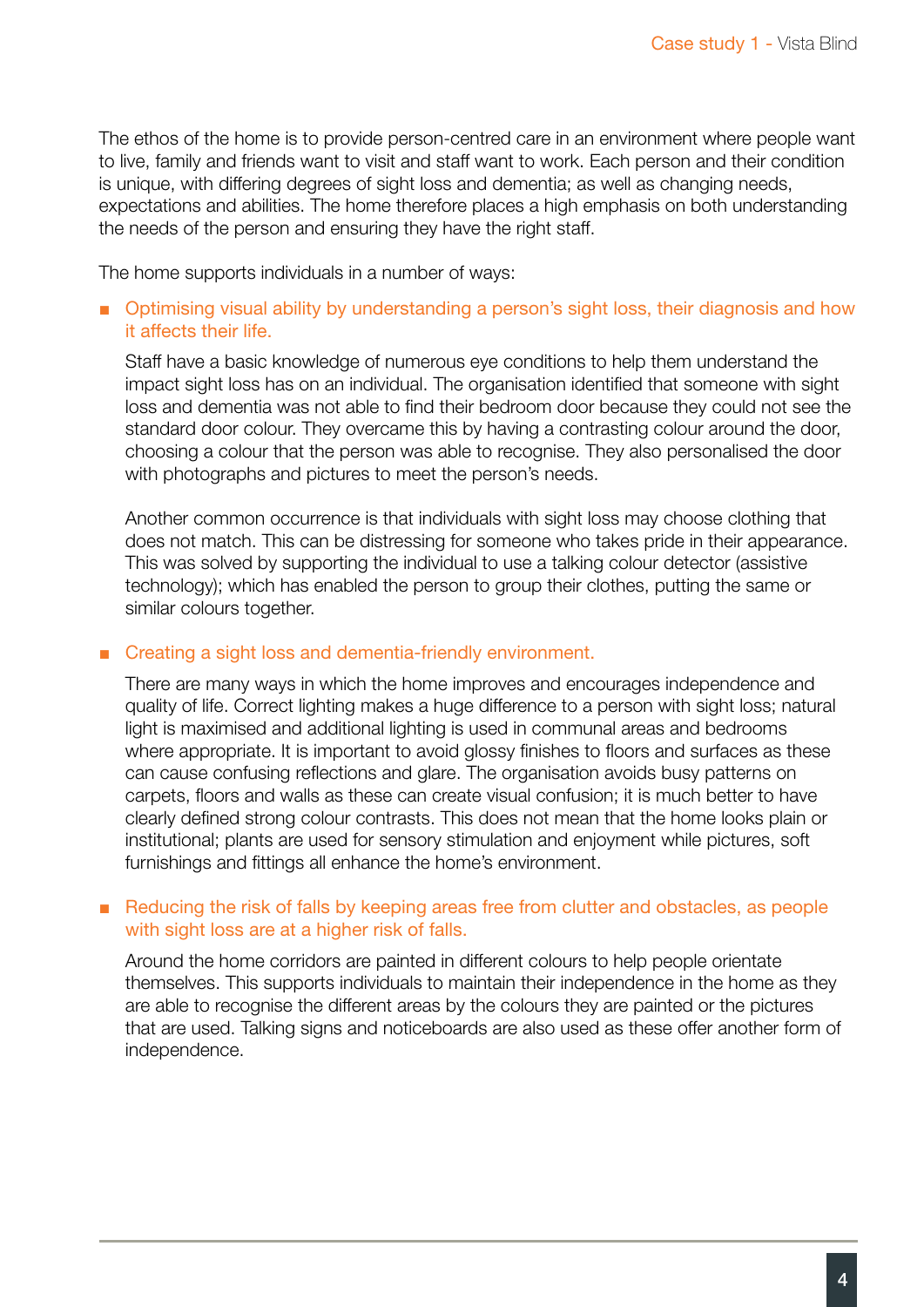#### ■ Ensuring staff have the knowledge and skills to be able to support people appropriately.

More than 12% of people over 75 years of age have some sight loss and in the over 80s vision is reduced by 35%. In care homes, studies indicate a higher proportion of people with both sight loss and dementia. The organisation recognises the importance of adapting its core training to include supporting individuals with multiple conditions, in addition to their sight loss. It is recommended that in residential settings, in addition to having training in dementia, staff should also receive training in sensory loss and be able to transfer their learning into practice.

#### ■ Creating a programme of meaningful activities that reflects individual's interests and choices.

To enable an individual's independence, staff identified that it was important to offer activities that stimulated brain activity and used their residual vision. A range of talking books, newspapers, film and audio TV description, tactile and large print books and games are offered. They also encourage an individual's choice and control and there are no activities that are off limit. Last summer residents from the home went sailing; an activity that was supported by volunteers from another local charity in a specially-equipped boat.

#### ■ Developing a comprehensive support plan with the person and others who are important to them.

Vista finds that while a person with dementia may not always be able to inform us how their sight loss affects them, when staff get to know them well and observe them, this can inform their support needs. Offering choices and encouraging the individuals to take part in identifying what's important to them ensures that their life in the home is happy and that they lead as fulfilling a life as possible.

Wycliffe Home offers an environment that looks at the whole needs of the individuals that live there. The importance of ensuring the individual's condition is understood, not only from the beginning but also in how it might progress. The identification of what training is required to support all of the unique differences sight loss and additional conditions such as dementia present, is an on-going process. The creation of a sight loss and dementia-friendly environment, that changes to meet the needs of individuals living at the home, maximises their comfort and experience of life in a residential setting.

The home recognises that individuals can still become isolated and lonely but this can be counteracted by offering a range of stimulating activities that individuals can choose to be involved in. The home's commitment to developing comprehensive person-centred support plans helps to ensure individuals benefit from a fulfilling life which offers choice, control and independence.

#### Useful resources

Local sight loss charities: [www.visionary.org.uk](http://www.visionary.org.uk) Royal National Institute for the Blind[: www.rnib.org.uk](http:// www.rnib.org.uk) Thomas Pocklington Trust: [www.pocklington-trust.org.uk](http://www.pocklington-trust.org.uk)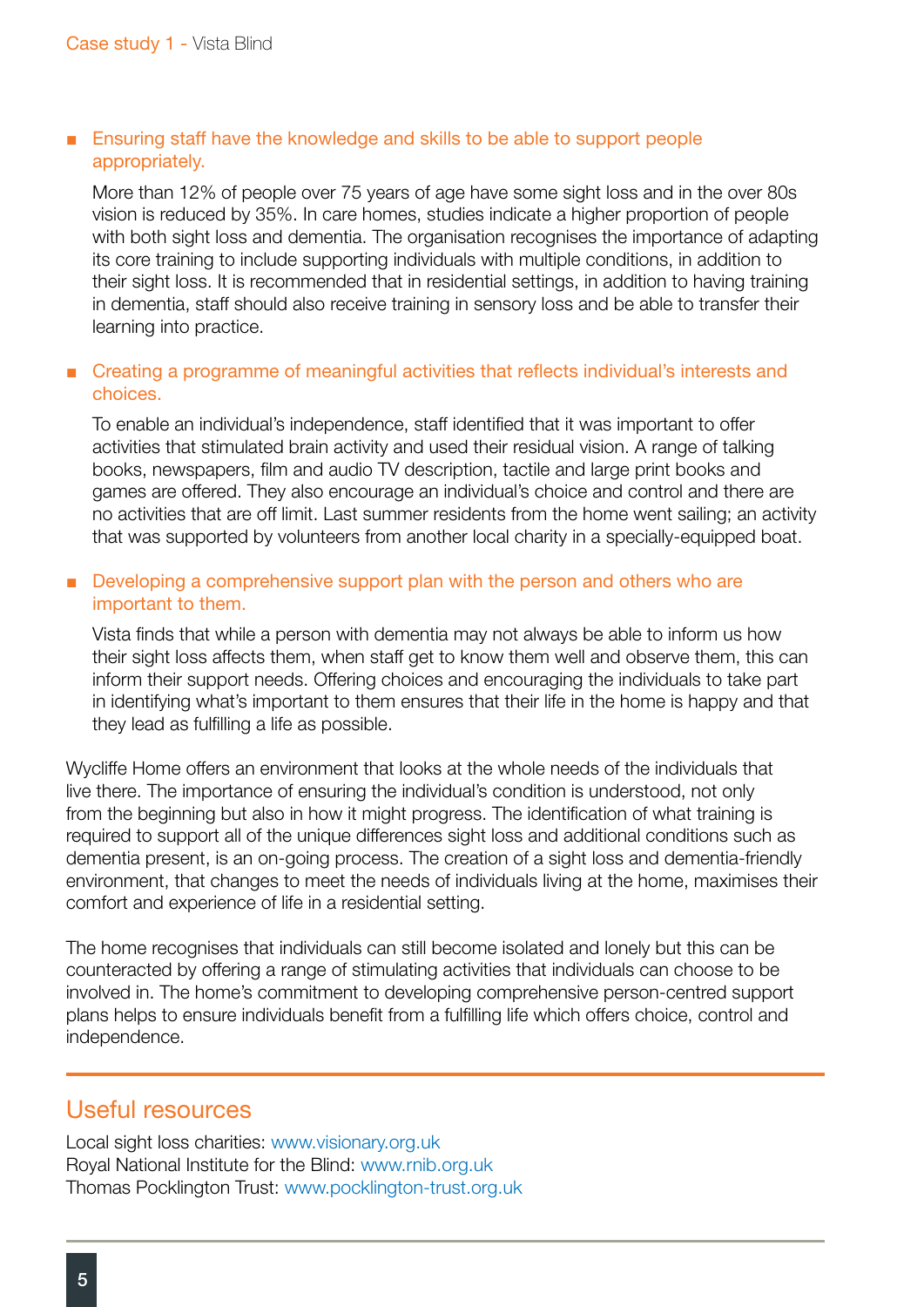### 2 | Sensory impairment and dementia Alternative Futures Group

Alternative Futures Group are one of the UK's largest health and social care charities, currently supporting around 1,200 people across the UK and employing over 2,500 staff. They work locally in the community and through their treatment and recovery centres to provide a wide range of innovative and bespoke care services delivering life-enhancing person centred support to people with a diverse range of care needs.

### Five top tips

- 1. Be clear that we cannot deliver personalised support if we don't know what matters to people and how best to support them from their perspective, therefore a one-page profile is the foundation of personalisation.
- 2. Recognise that delivering personalised support requires a huge cultural shift in many areas. It's a different way to work together and think about what is going to work for the person being supported.
- 3. One-page profiles needs to be developed over time.
- 4. As soon as there is enough information about someone recorded in a one-page profile, we need to ensure we are acting on the information and continually listening and learning so that the one-page profile grows and evolves with the person.
- 5. Remind people that our quality of life is determined by the presence or the absence of those things which are important to us and so we have to take this into account when providing support.

While on-going research, discussion and debate is taking place with regards to dementia, it is important not to overlook the small things we can do to support people living with dementia to live good lives.

### In practice

This case study is about Arthur. He has a recent diagnosis of dementia, is registered blind and does not hear very well. His story supports the premise that if we don't know what matters to people and what 'best support' looks like from the person's perspective we cannot deliver personalisation.

Arthur is 86 years of age and lives in his own flat in an inner city area with a high crime rate. This is an issue for Arthur's family and carers as he tends to go outside in the middle of the night if he becomes confused.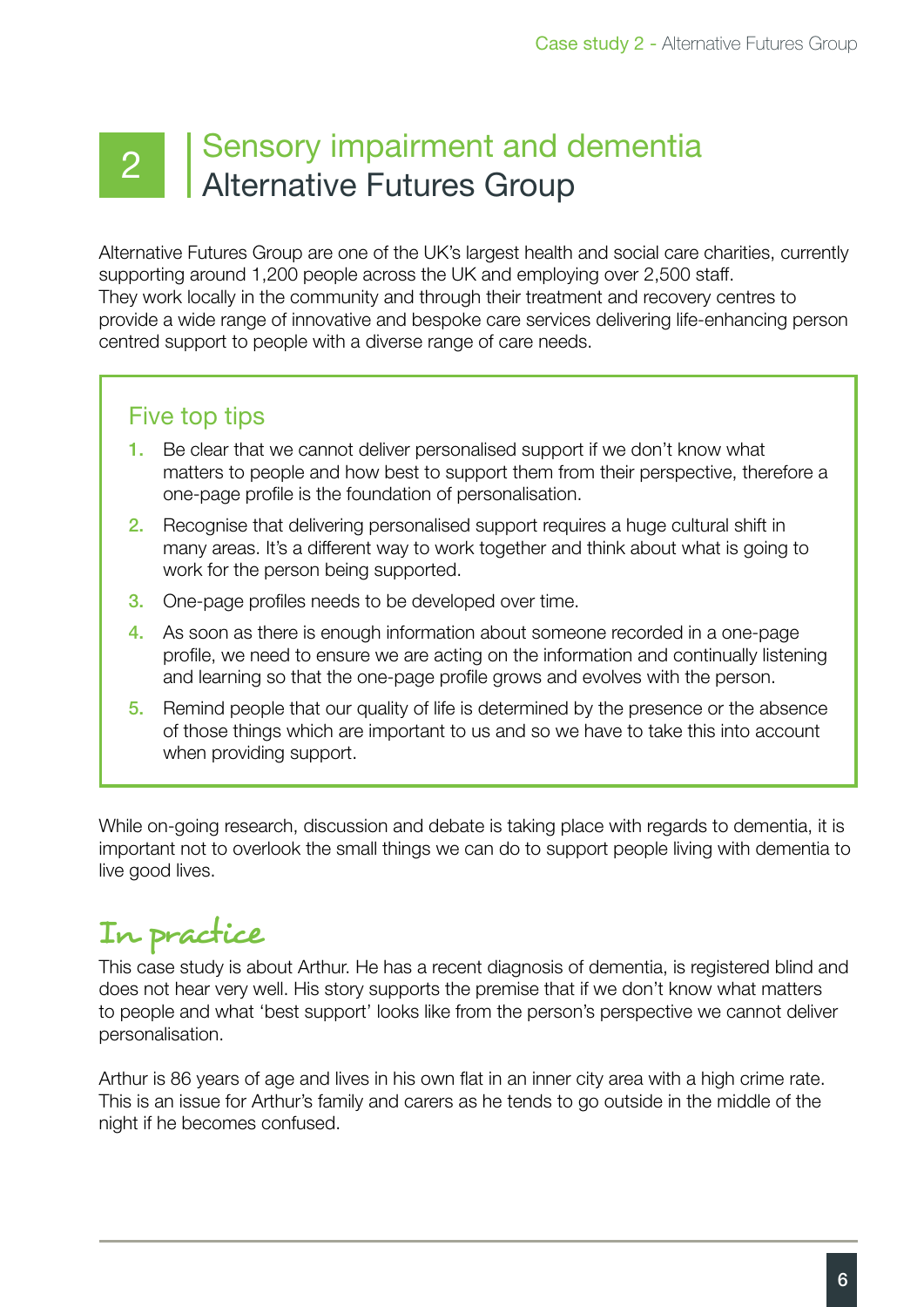Arthur is terrified of being 'put in a home' so his family and carers are doing their best to help him stay in his own home. He has support from home care workers four times per day to prepare his meals for him. In addition to his sensory impairments, Arthur must have his walking stick within reach as he has quite an unsteady gait. He finds his way around his flat quite easily but his furniture should never be moved around or it could cause confusion and he shouldn't go out alone.

The team supporting Arthur at home began to use person-centred practices - practical tools to help health and social care professionals understand what makes a person tick and which create action for change.

Arthur, his family and a team member sat down and developed his one-page profile through conversation. From those conversations they summarised together what was important to him and how best to support him, and also what others appreciated about Arthur. There was a focus on the positive, valued characteristics of Arthur – his important relationships and connections, passions, hobbies and interests – in so much detail that you know which newspaper he liked.

Much of this could have been overlooked – such as the fact that he wanted his food served very hot and he must always have a £10 note in his top pocket. But when he shared these small details with staff they were able to act on them. The manager worked with all the staff team to make sure that as well as being healthy and safe, what mattered to Arthur was put at the forefront of his care. The staff learned that if he was in bed they should never approach him as he would think it was a burglar and hit out with his walking stick. Calling his name from the bedroom door worked best – but due to his poor hearing, staff needed to ensure he acknowledged them before approaching him.

Arthur always wears his wool bob hat and said he is sick and tired of people telling him to take it off – his view is "this is my flat and if I want to wear my hat I will wear it". He has lived in his flat for 35 years. He lost his wife Madge 20 years ago and treasures her wedding ring which he wears on his little finger. Arthur loves talking to people and is an amazing storyteller.

They learnt that Stephen is Arthur's nephew who Arthur loves dearly. Stephen phones Arthur every day at 5pm which he really looks forward to. Stephen also visits on Tuesdays and Saturdays and takes Arthur to his house for tea every Friday where Arthur loves chatting to Sally (Stephen's wife) and their teenage children Jo, Ollie and Darren. This is the highlight of Arthur's week.

Arthur makes sense of his days by sticking to his routines; anything out of the ordinary will totally disorientate him, leaving him confused and likely to go outdoors in search of help. He always has a £10 note in his top pocket "in case he needs it". If he loses it, he will struggle on his hands and knees for hours looking for it. If something out of the ordinary is happening, such as a hospital appointment, staff explain clearly to him about this a week beforehand and remind him daily.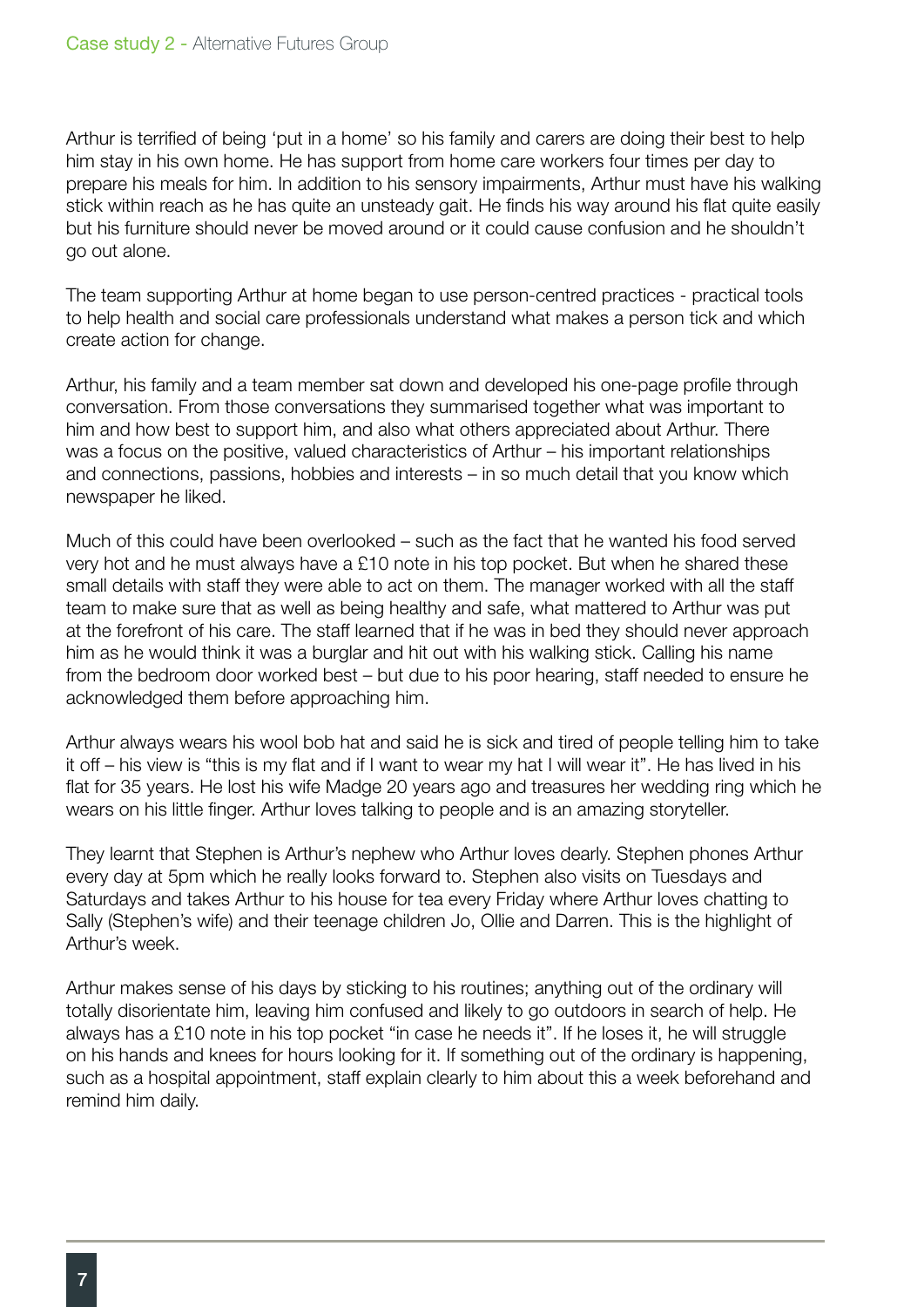From those conversations there was enough information to learn some of the things that really mattered to Arthur and how best to support him from his perspective. Asking different questions led to different conversations, giving a thorough understanding about what matters to Arthur and how he wants to be supported. This is the information that was needed to ensure his support is tailored to his needs and aspirations.

One-page profiles are fundamental to the planning process and Arthur's profile has become the job description for those providing his support. This helps to ensure these things are present and that Arthur is consistently supported in a way that makes sense to him. This enhances his choice and control on a day-to-day basis. Staff cannot decide on outcomes to be achieved without doing it in the context of what is important to people and knowing how best to support the person from their perspective.

One-page profiles are also a person-centred thinking tool that support the transition from people living with dementia being passive recipients of care, to them being recognised as equal valued members of society. They also herald a new progression, as services aspire to move beyond personhood towards citizenship and personalisation, with a view to enhancing the amount of choice and control people have.

#### Useful resources

[www.coalitionforcollaborativecare.org.uk](http://www.coalitionforcollaborativecare.org.uk) [www.thinklocalactpersonal.org.uk](http://www.thinklocalactpersonal.org.uk) [www.dementiacarematters.com](http://www.dementiacarematters.com)  [www.alzheimers.org.uk](http://www.alzheimers.org.uk/)

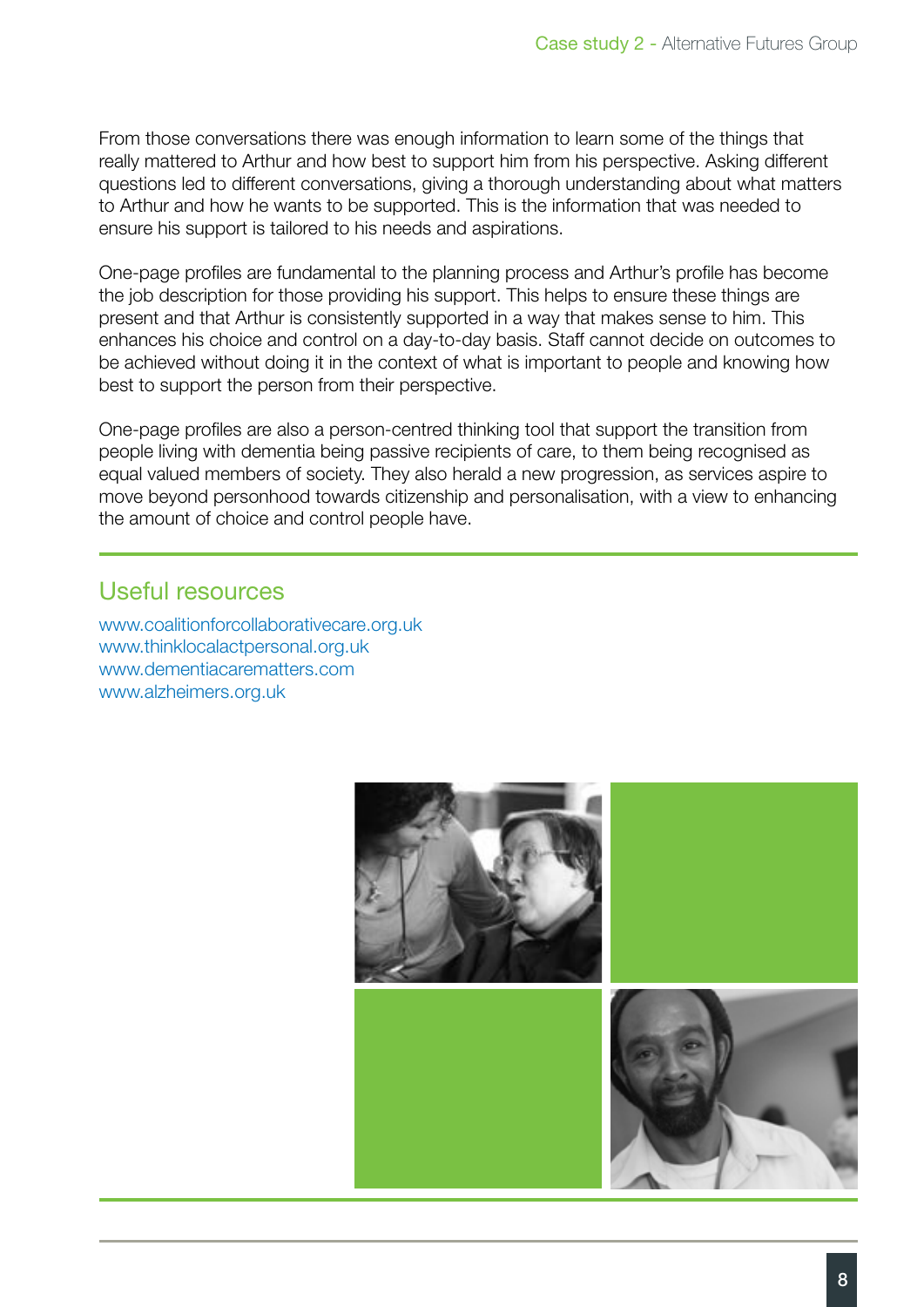## 3 Sensory impairment and dementia Carers Trust 4all

Carers Trust 4all provides care and support to people with care needs and their carers. The organisation delivers a wide range of services that are tailored to the individual and all care packages are different. Carers Trust 4all has an excellent learning and development programme which effectively supports its workforce to deliver high-quality care in people's own homes.

### Five top tips

- 1. Make sure your staff team has the tools to do their job a well-trained workforce that knows what to expect when supporting people with dementia can make such a difference to the quality of care being provided and the ability to be responsive.
- 2. Good ongoing communication with the training provider (in the case of Carers Trust 4all, this was their training manager) to ensure that training needs are met, especially where a client's needs were changing quickly.
- **3.** Thorough training for the full team around mental capacity, especially around working with the five key principles at the forefront of everything.
- 4. Develop a process for 'whole family' assessment from the very start when working with someone with a dementia diagnosis and the added complexity of a physical disability.
- 5. Good sharing methods for the carer support team regular debriefings worked very well and gave the team a chance to offload and reflect.

While on-going research, discussion and debate is taking place with regards to dementia, it is important not to overlook the small things we can do to support people living with dementia to live good lives.

### In practice

This case study is about Mr and Mrs L who lived in the family home. Mr L was 95 years of age and had been diagnosed with clinical depression with auditory hallucinations. He had very poor mobility and spent a large portion of the day in bed. Mrs L cared for her husband and provided a great deal of emotional support to him. She had a diagnosis of Alzheimer's and was registered blind.

Mrs L was displaying signs of memory loss, in particular with short-term memory. She was struggling with remembering if she had taken her medication and if she had helped her husband take his. Mrs L's husband was unaware of her diagnosis as she didn't want to worry him and she had full capacity to make her decision. Mr and Mrs L's family lived 150 miles away but visited every other weekend and were very supportive and involved.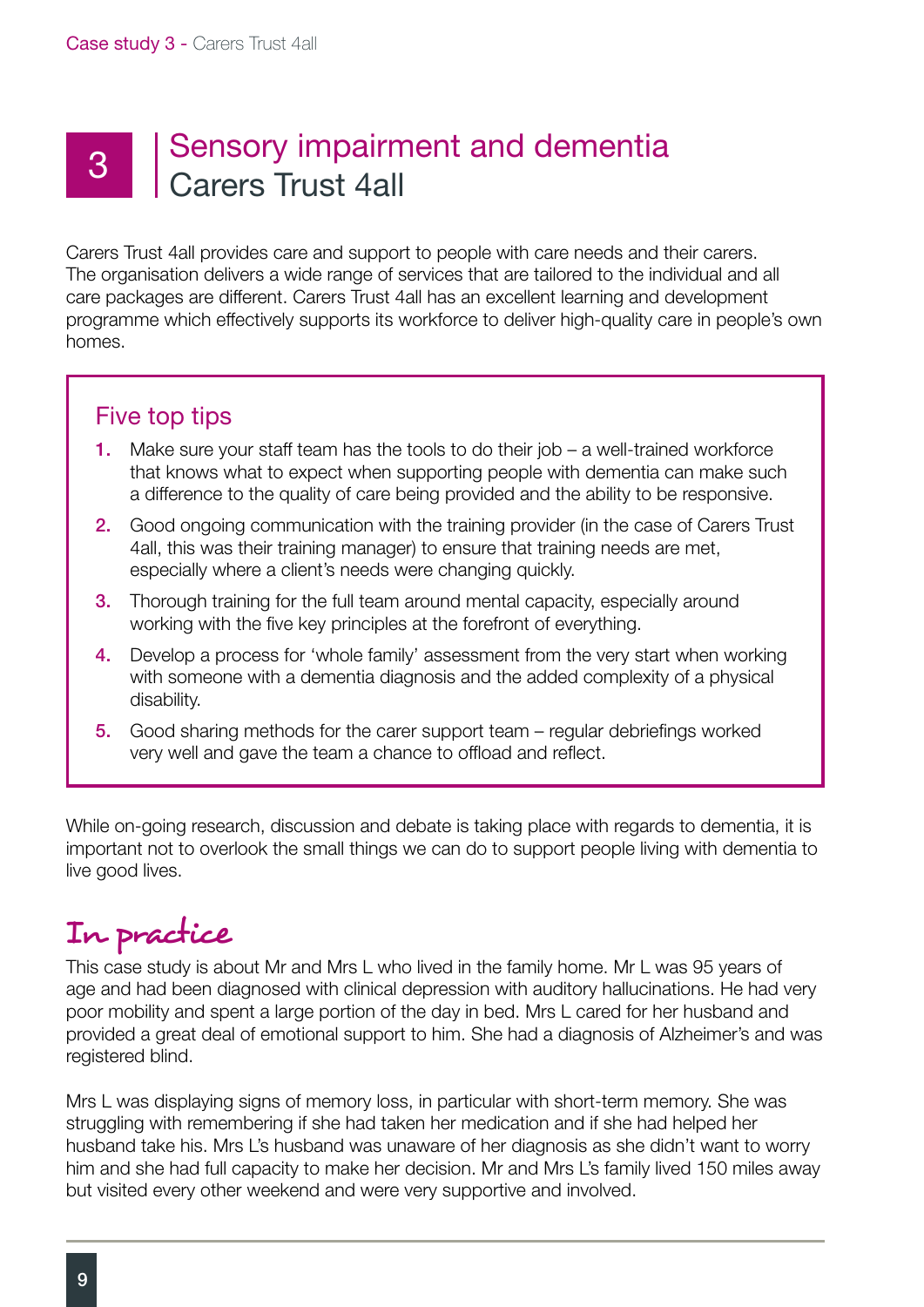Several weeks after the diagnosis, Mrs L suffered a serious fall at home causing a broken leg and concussion. She spent five weeks in hospital and a further three in a rehabilitation centre.

During this time Mr L moved to his son's home. Whilst there, he began taking his medication correctly and ate regular meals which saw his weight increase, something the family had been concerned about. His motivation also increased and he became more interested in self-care.

When Mrs L was ready for discharge there were some lengthy discussions about what would be the most appropriate outcome. All professionals involved felt very strongly that she should go into a residential care setting which also meant that her husband would either need to move in with his son full-time or go into residential care himself.

Both Mr and Mrs L were determined to stay together in the family home and it was agreed that it would continue if they accepted some help. This was when Carers Trust 4all first met Mr and Mrs L. The family and professionals felt that a care and support package should include meal preparation, cleaning, medication administration, washing and other household tasks. It was also felt that Mr L needed full support with personal care, something that Mrs L was resolutely against. She felt that as she had managed for years, she should be able to continue.

A care package was developed with Mrs L's dignity and pride at the centre. Carer support workers took on tasks that Mrs L found onerous or forgot to do to allow her plenty of time to help Mr L have a wash and get dressed. The carer support worker was always on hand should Mrs L need help but it was always on her terms.

The support team only consisted of three people who were experienced in supporting both people with dementia and those not very accepting of care. Because of this, Mrs L slowly got used to having people in her home.

The family supported this transition by talking to Mrs L about the carer support workers. Photo rotas were also provided to help Mr L see who was coming in and at what time so he could remind his wife.

Initially, it was very difficult to establish the right time to visit Mr and Mrs L because of Mrs L's worsening dementia. The carer support workers would frequently find that she had already made breakfast and they would find tablets on the floor indicating she had tried, and thought she had succeeded, to give her husband his medication.

The impact of the combination of Mrs L's visual impairment and dementia often meant that Mr L didn't eat a full meal, or had insufficient portion sizes. Because of his depression and desire not to have contact with anyone, he would always say he had eaten or was full when carer support workers offered to make him something. He refused to be weighed so it was not easy to tell if he was losing weight. Mr L sometimes said he "played tricks on his wife" because he knew her memory was poor. He would tell her she had given him his medication or he had already eaten when he hadn't and Mrs L either wasn't able to remember clearly herself or wasn't able to see evidence of eaten food or that his tablets had been taken.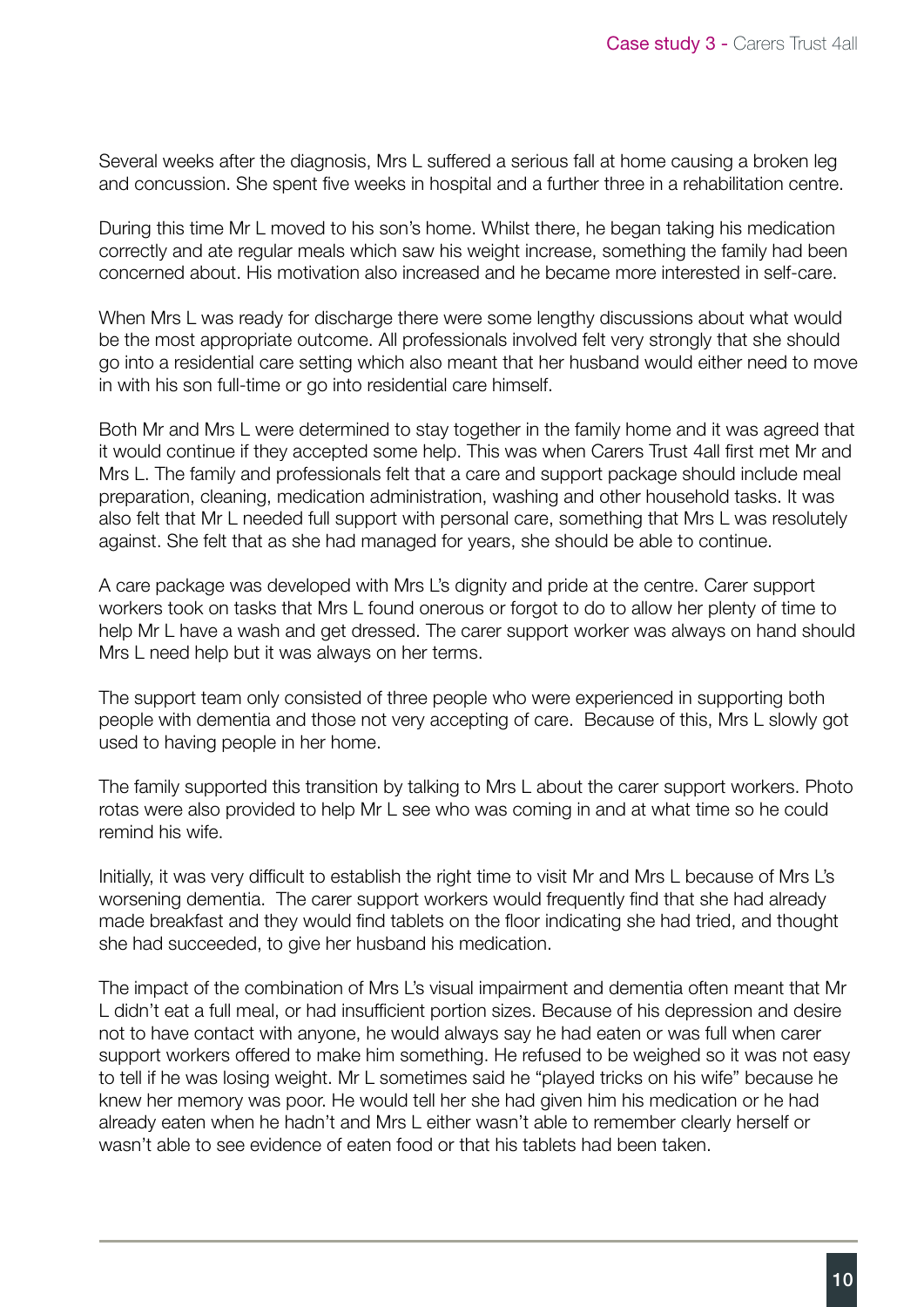It was quite some time before the extent of this was recognised. It was through the carer support workers giving their care coordinator clear and regular feedback, and in turn the care coordinator regularly talking to the family, that it became clear that the care package was no longer enough.

A number of reviews were held where social workers looked at how safe both Mr and Mrs L were in their home. It was agreed that because of their unwillingness to accept more than minimal help and support, that they would not be able to stay in their own home. Carers Trust 4all supported Mr and Mrs L to make their wishes to stay together known and a small one-bedroom flat was found with a 24-hour warden.

The case study highlights the complexities of supporting someone with a sensory impairment and dementia. It also highlights the need for a whole family assessment as at the start, Carers Trust 4all were informed that is was just Mr L with support needs, when in fact both Mr and Mrs L needed support.

The organisation did feel that there was a lack of understanding of supporting someone with dementia who was a carer in the wider social care community. This could be addressed with some good awareness raising sessions delivered to a much wider audience such as the Dementia Friends initiative offered by the Alzheimer's Society.

#### Useful resources

Alzheimer's Society factsheets – for carer support workers to use as a reference tool www.alzheimers.org.uk/factsheets

Skills for Care – Common Core Principles for supporting people with dementia www.skillsforcare.org.uk/dementia

Mental Capacity Act – Easy read guide [www.alzheimers.org.uk](http://www.alzheimers.org.uk/)

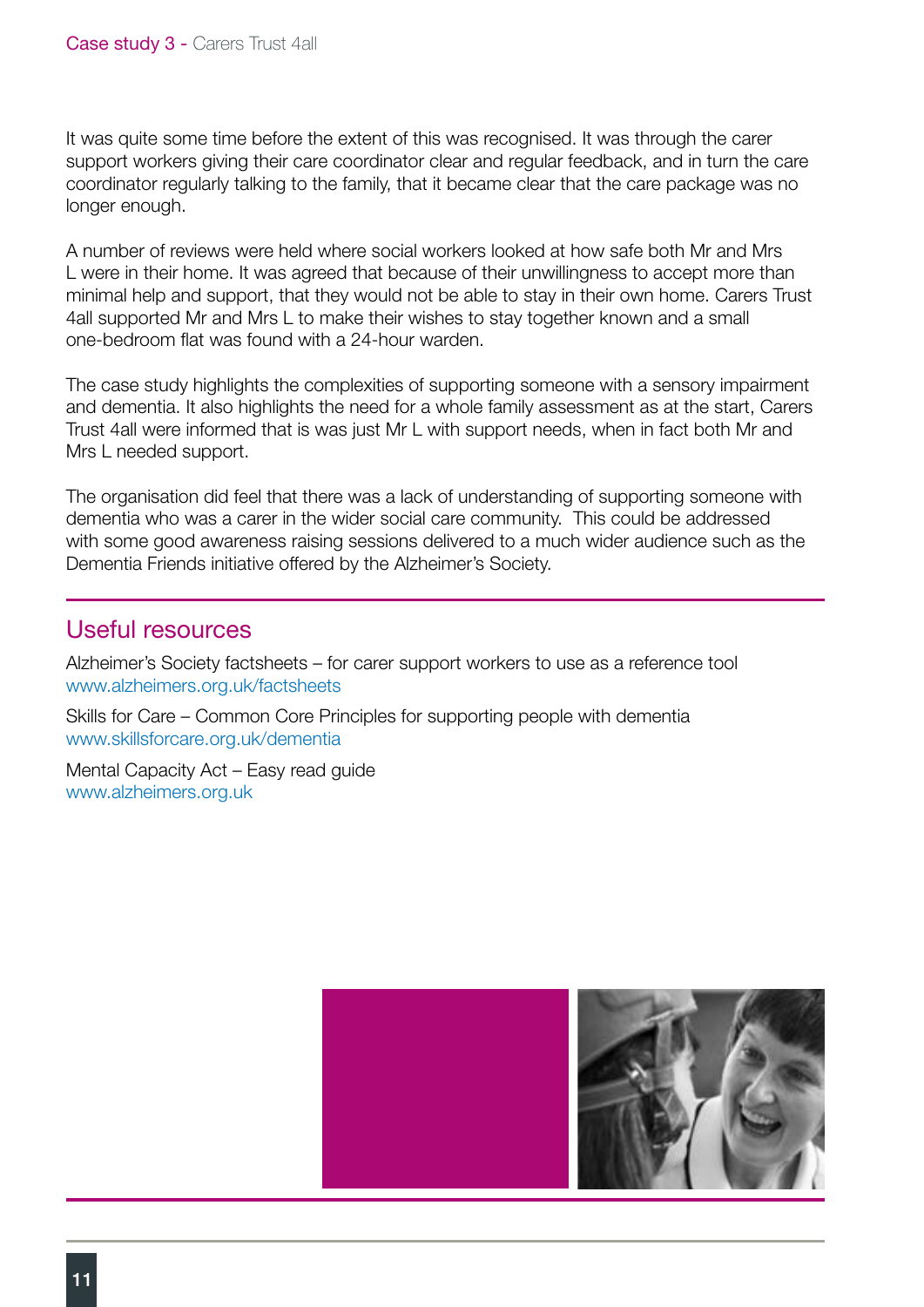### 4 Holistic care for people with dementia and<br>4 Abor conditions other conditions Angelica Place, Manor Court Care

Angelica Place has a goal to provide a high-quality, flexible seven-hour therapeutic day-care service for those individuals who currently live within the community.

Angelica promotes individual's independence at all times. The service is staffed seven hours a day by specialist trained staff who use therapeutic activities with the primary goal of supporting self-expression and communication among the people using the service. Angelica Place provides an enjoyable and sociable day out from home. It provides an opportunity for individuals and staff to make new friends and enjoy regular social interaction.

### Five top tips

- 1. Believe in the therapeutic activity you are preparing to deliver; it might not work for everyone initially, but you will recognise that small parts of an activity make big differences.
- 2. Create a workforce culture which sees the person first and the dementia second. An effective way of developing this culture is to use your dementia champion as an 'on-the-spot' trainer alongside the in-house training.
- 3. Remember that honest and heartfelt self-expression is unexpectedly powerful in building relationships with others.
- 4. Empower the staff to recognise that self-expression requires freedom freedom to communicate and act in a relaxed environment without restrictions laid upon individuals.
- 5. Ensure there is an ongoing commitment to communicate with staff, relatives and carers to create an atmosphere of holistic care which is acceptable to all.

While on-going research, discussion and debate is taking place with regards to dementia, it is important not to overlook the small things we can do to support people living with dementia to live good lives.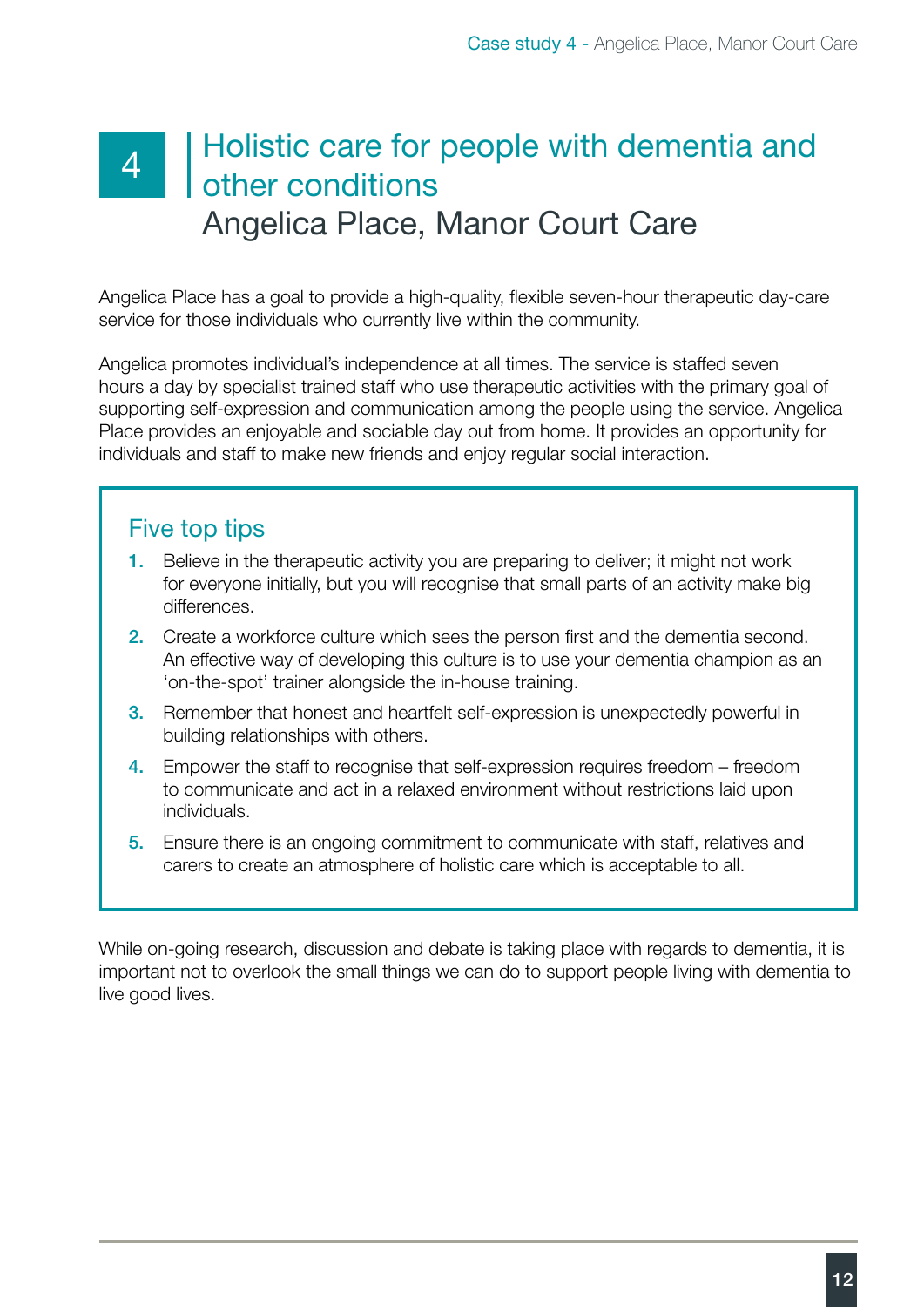### In practice

Angelica Place has four main priority areas in ensuring the correct delivery of therapeutic activities within the spectrum of self-expression and ensuring good communication:

- to provide a range of acceptable therapeutic activities
- to acknowledge the right of every individual to achieve their full potential, however small, and to realise their personal aspirations, even where this may incur a degree of calculated risk
- to provide a clear person-centred care plan which all individuals can work from together
- to promote the right of every individual to be recognised for their unique value as a person; for their personal status to be acknowledged, and to be treated with dignity and respect at all times.

To show how these four points are achievable, Angelica has described some of its therapeutic activities below:

- The therapeutic activities are diverse and range from pamper sessions, animal visits, cooking their own lunches and a book reading group to workforce groups (including gardening, men's maintenance and a ladies work group).
- Within Angelica's men's workshop group, the men have built a post-box for the Christmas mail, bird boxes and are currently refurbishing small card tables.
- Angelica holds extended exercise classes every Thursday and every other Wednesday.
- Angelica's sensory room is available for those who will enjoy the sensory objects within it and who are able to access its location. However the staff at Angelica also accommodate individuals who want to take part in a sensory session without moving away from the main group by setting up small group sessions near to the main group, using the moveable objects from the sensory room.
- Angelica's gardening group has raised vegetables boxes which, when mature, are supplied to the kitchen for inclusion in their meals. The garden has a washing line so the Angelica ladies can hang out their washing. The garden has bench seats for afternoon tea, surrounded by the smell from the aromatic plants.
- Angelica music sessions range from sing-songs with musical instruments to an entertainer blasting out 1950s and 1960s music.

Therapeutic activities can be as small or as big as the people using the service dictates. Small activities such as pamper sessions can include three or four people, while in other activities, such as group musical entertainment all the group can join in by dancing, singing along, or tapping feet and fingers while others play instruments. Within the Angelica workshop group some of the men have been involved with a complete construction project while others prefer to dip in and out as they feel their skills are needed. The Angelica extend group holds their sessions in the 1950s living room. These are based sitting down and are full of music, movement and laughter.

Angelica's staff recognise that activities are not set in stone and can be delivered in a different way, or at a different time. They also recognise that activities are not always for everyone and if something isn't working Angelica staff can change it.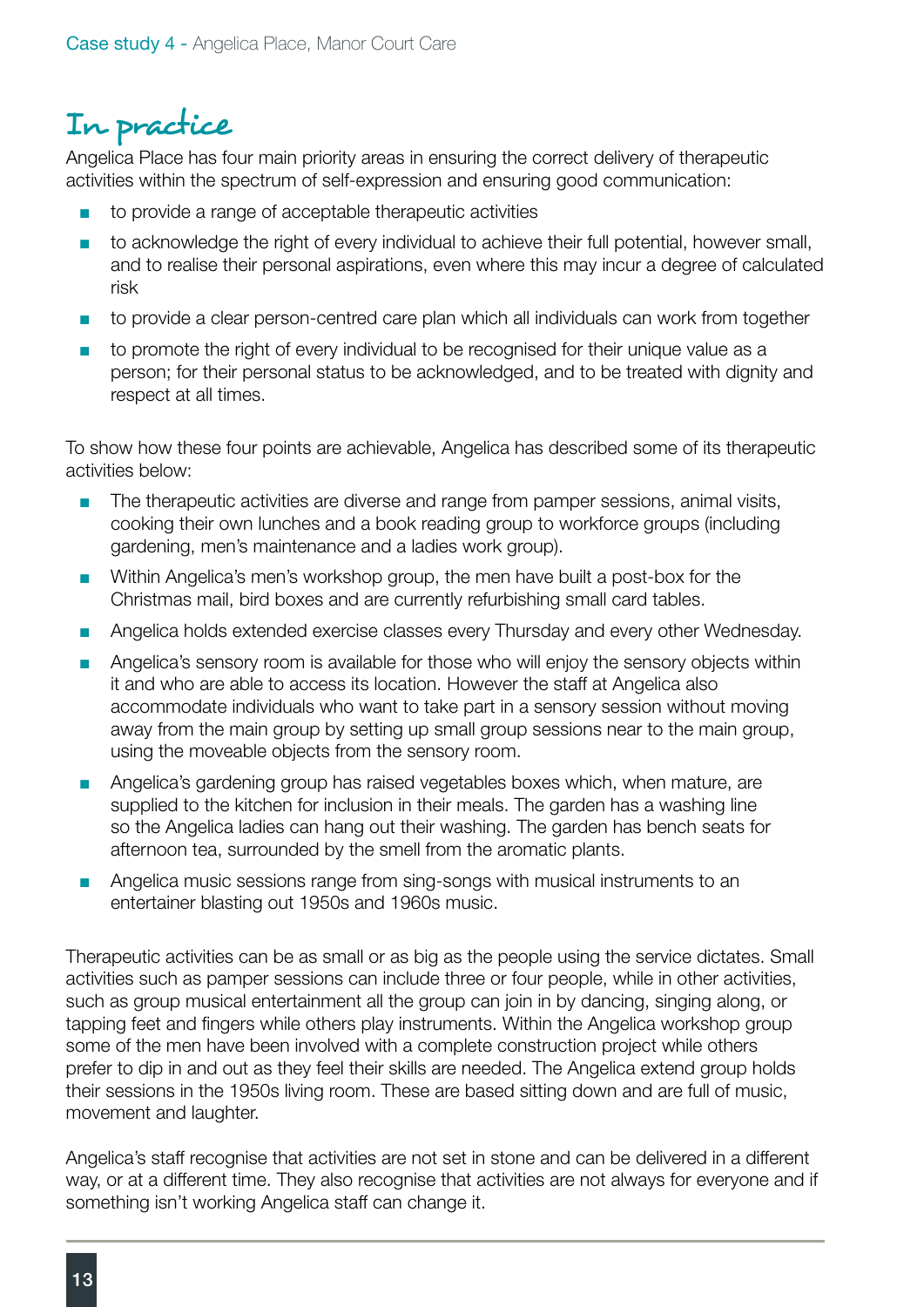Each individual has their own identity and this is recognised by the staff team at Angelica Place who review practices and implement changes accordingly. Angelica's care staff are skilled in the provision of maintaining therapeutic activities in a positive and sensitive way; in meeting all physical, psychological, spiritual and social care needs, as well as individual needs.

Each individual will have a person-centred care plan. This plan is only built up through consultation with the individual, family members, outside agencies and any other relevant parties. Priority thoughts, ideas and working life, alongside likes and dislikes come to the fore within this plan. From the information held within the plan, the daily therapeutic activities can be reviewed and implemented to each individual on their own level and acceptance.

Key principles of good practice at Angelica Place include:

- encouraging and believing in building positive relationships. In building these relationships they recognise acceptance, respect and honesty; all positive outcomes
- providing a support network which is positive in both its social and physical boundaries
- maintaining a good level of dialogue with individuals and their families/carers around the therapeutic activities which they would like to see delivered. Respecting boundaries set up by the individuals taking part
- listening to individuals who want their voice to be heard around therapeutic activities
- having an ever-evolving calendar of therapeutic activities.

Angelica involves outside people in the care planning stage to gain as much information as possible. By doing this Angelica ensures a good foundation on which to build a tailor-made therapeutic activity service. The service can then change with the individual as they experience their own changes while on their dementia journey.

It is important to recognise that positive outcomes are different for each person, are on a different level and that some people with dementia do not always recognise their own outcomes.

For all of the therapeutic activities to deliver on a spectrum of self-expression and a good level of communication, the Angelica staff work together as a team from the management through to the kitchen staff. By working together as a team, the staff understand what each activity can achieve; they can also see where the activity delivers a positive or negative outcome.

With such a strong integrated approach Angelica has a very stable workforce, which is committed to a wide spectrum of self-expression and communication for all those who they meet along their own journey, working with individuals who live their own lives within their dementia.

One-page profiles are a person-centred thinking tool that support the transition from people living with dementia being passive recipients of care to them being recognised as equal valued members of society. They also herald a new progression, as services aspire to move beyond personhood towards citizenship and personalisation, with a view to enhancing the amount of choice and control people have.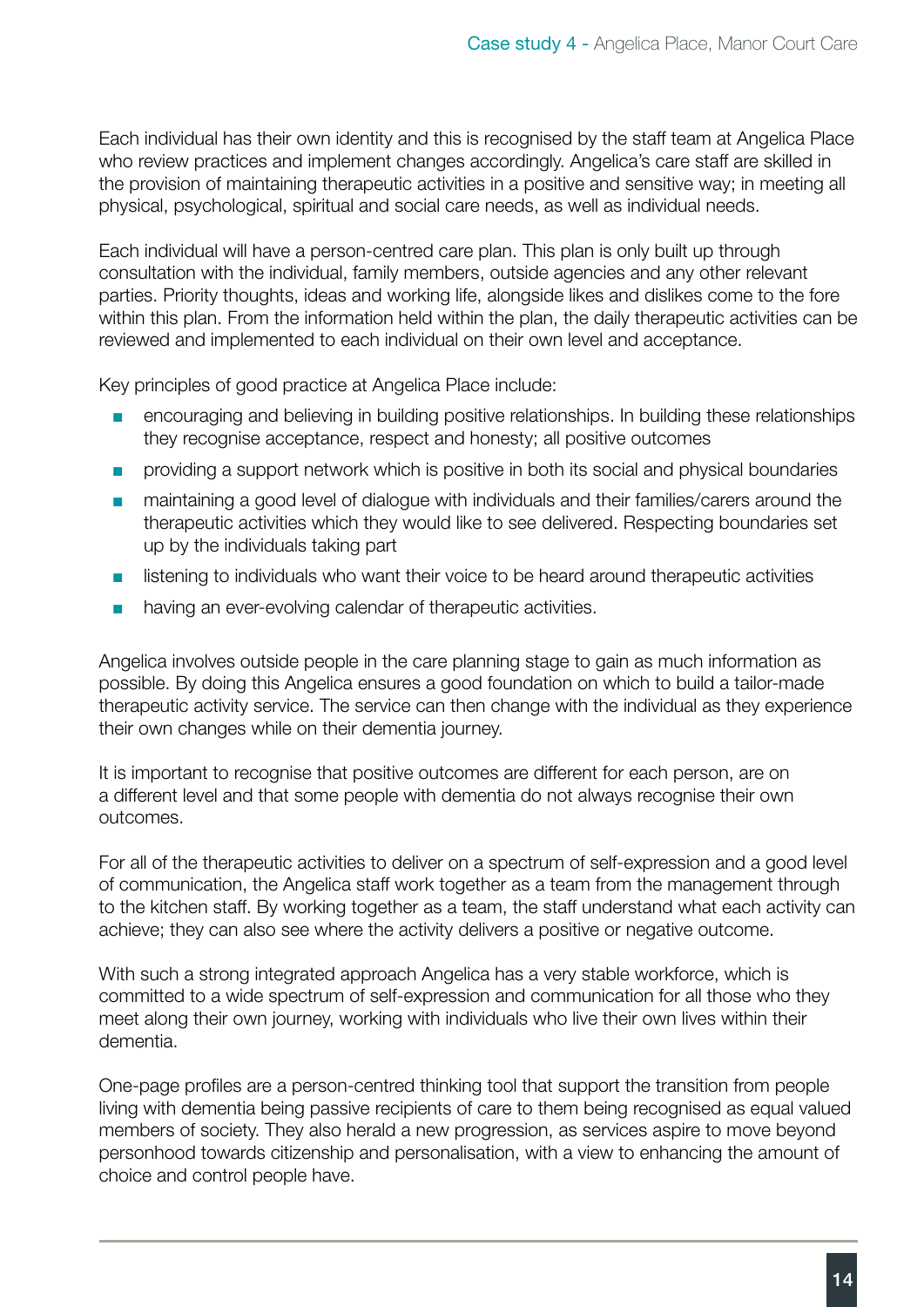## 5 | Learning disabilities and dementia Hull City Council

Nicholson House in Hull currently provides specialist care for both permanent and respite individuals. Their primary focus is supporting people living with advanced complex needs due to diagnosis of dementia. They also support a small number of individuals with a learning disability.

#### Five top tips

- **1.** Improving wellbeing can improve health.
- **2.** Support the whole person rather than treating the illness.
- 3. Consistent person-centred approaches build relationships and trust.
- 4. One act that achieves a smile is an isolated incident, shared, it can become a daily occurrence.
- 5. A meaningful goal is only achievable with the right attitude.

Care plans are living documents that are changed and added to according to the choices and changing needs of the person, regardless of the diagnosis. Identifying the onset of dementia in a person living with a learning disability can be difficult without medical intervention.

# In practice - Joan

Joan lives with a dual diagnosis of a learning disability and dementia. She has lived in residential care for 51 years. She was diagnosed with a learning disability and lived alone with her aging mother. When her mother required full-time care it was felt it would be appropriate for Joan to accompany her. Joan was 37 years old; she is now 88. In her later years Joan began to show signs and symptoms of early dementia, although many of these actions mirrored Joan's habits and routines of earlier life, making a diagnosis uncertain.

Through the Dementia Academy, staff received sensory training enabling them to provide people with a personal journey using the five senses of sight, sound, touch, feel and taste. By implementing the training they immediately observed overwhelming positive changes and reactions from the people they care for.

The Dementia Academy works alongside carers to help improve the quality of life for people living with dementia. A process called 'dementia care mapping' is used and this involves observing a person with dementia over a set period of time and then documenting their experience of approach, interaction and care. Following analysis and the interpretation of the information gathered, the organisation is able to work together to promote and achieve change and improvement in our collective approach to an individual's personalised care.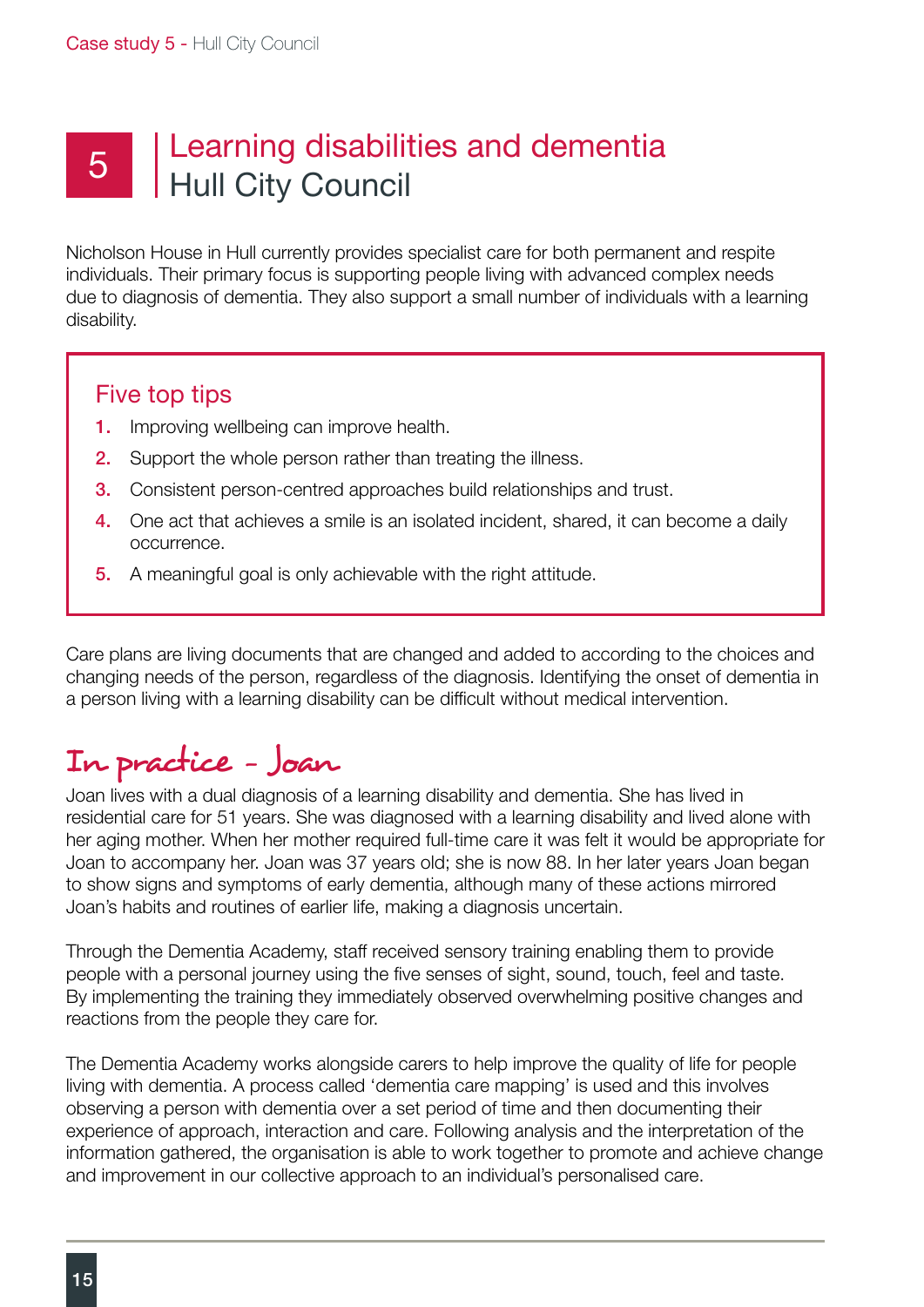The staff at Nicholson House then set out to create this throughout the whole of their environment. They start the journey by looking at meaningful activities for each individual, receiving information from life story work undertaken with family and friends and also information and knowledge they have collected over the years. With this information they produce individualised plans of care. These include an individual activity profile, in which they blend the personalised information received and the psychological needs of individuals, such as comfort, attachment, occupation inclusion and identity, to achieve and enhance wellbeing. Using this approach the staff have created an object-rich environment and a 'lived in' feel. They have also created themed areas which provide stimulation through reminiscence and emotion.

Establishing this environment gave Joan purpose, her daily routines progressed from mundane habits to engaging in meaningful activities which supported wellbeing and provided purpose.

### In practice - Bill

Bill joined Nicholson House directly from home; he lives with a diagnosis of dementia. Bill's diet was a cause for concern with drastic weight loss and suppressed appetite. Isolation was a fear as he did not want to join in with others and due to this he spent much of his time with one-to-one supervision.

After building a relationship with Bill, the staff began to have a better understanding of his needs. Bill craved reality and normality, his experience of communal residential living forced the staff to look intensely at their environment. It appeared institutionalised; high levels of risk management were in place and the environment appeared empty and clinical. People had nothing to look at but each other. It must have been very confusing to a person living with dementia.

With this in mind Nicholson House created an 'open all hours' café which has music playing in the background, flowers on the tables for people to touch and smell, and newspapers are bought daily which helps people remain in the present. The café is situated adjacent to the kitchen servery hatch which is staffed from 7am – 6pm. It promotes independence, diet and fluids, inclusion and occupational tasks. It is a self-stimulating area.

Bill visits every day, spending long periods of time bantering with staff and other 'café customers' - his weight has increased and his appetite has improved.

Nicholson House's approach to people's needs would be no different if they possessed a different or dual diagnosis. They concentrate on the person, focusing on and celebrating ability as well as understanding the 'unmet' need, working together to increase wellbeing and improving people's quality of life.

The staff are trained in the person-centred approach to care. As a staff team they meet to ensure information is shared and acted on. Staff are either designated 'dementia detectives', who look for areas where they can improve and increase people's wellbeing or 'dementia champions' who look for solutions.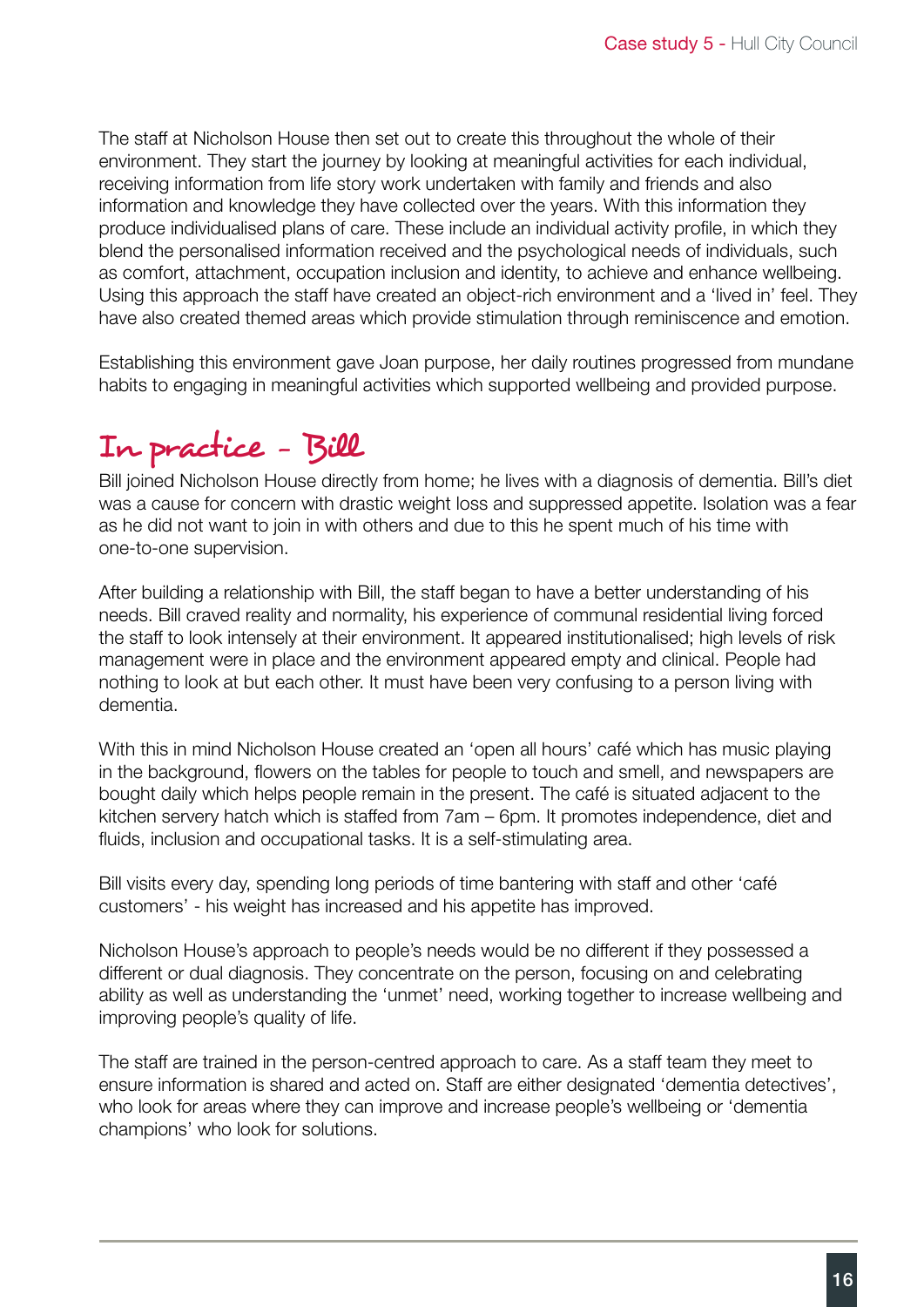Staff work from 'individual profiles'. These break down each section of care using collated information and life story work to provide a step-by-step tailored explanation of how to best approach and achieve the task ahead. Person-centred profiles encourage a consistent approach to individualised care.

Throughout the building there are themed areas, all of which are designed to create and stimulate the senses. These areas are accessible and were created to encourage participation through conversation, reminiscence and occupational tasks.

At Nicholson House, staff and relatives feel lucky and excited to have recently been chosen to pilot the Namaste programme in the Hull area. The word 'Namaste' means 'the spirit within' and the programme focuses on sensory experiences for people who are most disabled by dementia. They have created a room within the care home which is exclusively dedicated to Namaste care and which hopes to improve wellbeing further.

#### Useful resources

Dementia Academy [www.dementiaacademy.co.uk](http://www.dementiaacademy.co.uk) Namaste Care [www.namastecare.com](http://www.namastecare.com)

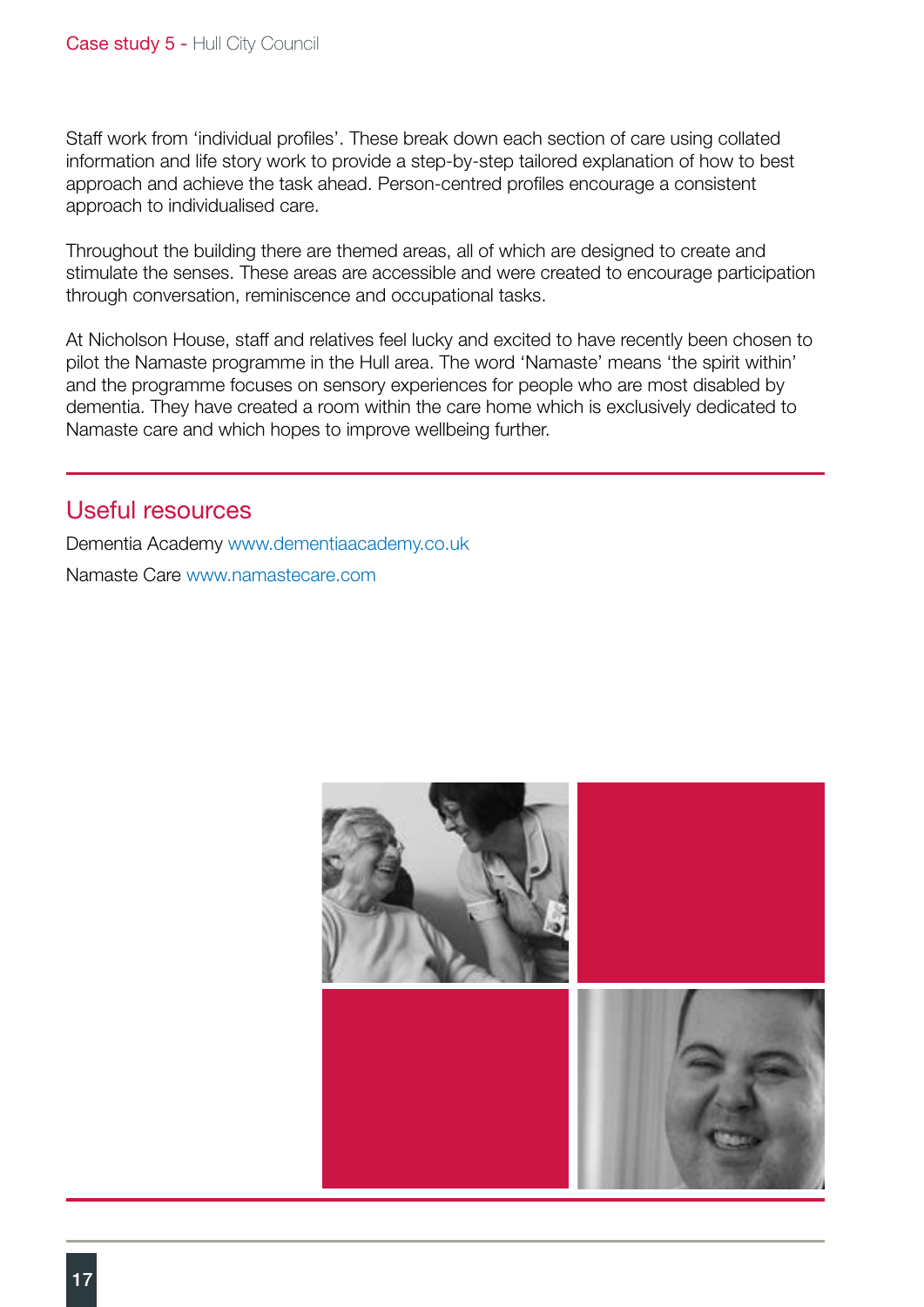# Long-term pain management and dementia 6 | Long-tone<br>Making Space

Making Space is a national charity and provider of adult health and social care services. It has been helping adults with care and support needs, and their carers, to lead independent and fulfilling lives for more than 30 years.

Making Space provides high-quality, person-centred services and accommodation, and supports adults of all ages, with a diverse range of needs including mental health conditions, learning disabilities, dementia and older people with age-related conditions.

Admiral Nursing became a part of the service provision in 2012 and leads a central dementia team across the organisation to develop the dementia workforce and provide consultancy to families on complex issues across the disease trajectory. Pain management is one of the areas of special interest for the team.

### Five top tips

- 1. Ensure that regular checks and reviews are made for people with dementia who are prescribed opioids - in particular those that are housebound.
- 2. Consider pain from a biopsychosocial perspective.
- **3.** Use the most appropriate pain assessment tool for people who struggle to communicate (this will be different for each family).
- 4. Involve the family in the management plan and provide education and coping strategies.
- 5. Develop a simple 'assessment of pain behaviours' tool for staff to use; everyone has a role to play in preventing pain.

# In practice

This case study is about Mr A, caring for his mother, Mrs A, with a diagnosis of Alzheimer's in the more advanced part of the illness. He has been sole carer for several years and was experiencing concerns about her deteriorating physical health, in particular, constant pain.

Following an initial biopsychosocial pain assessment with the family, it became evident that there were two key areas that required attention in order to develop a comprehensive management plan to address her total pain issues. Firstly, her physical pain was as a direct result of inflammatory pain in her shoulder caused by osteoarthritis. Additional pain was caused by irritable bowel syndrome and exacerbated by the combination of prescribed medications that had not been reviewed for some time.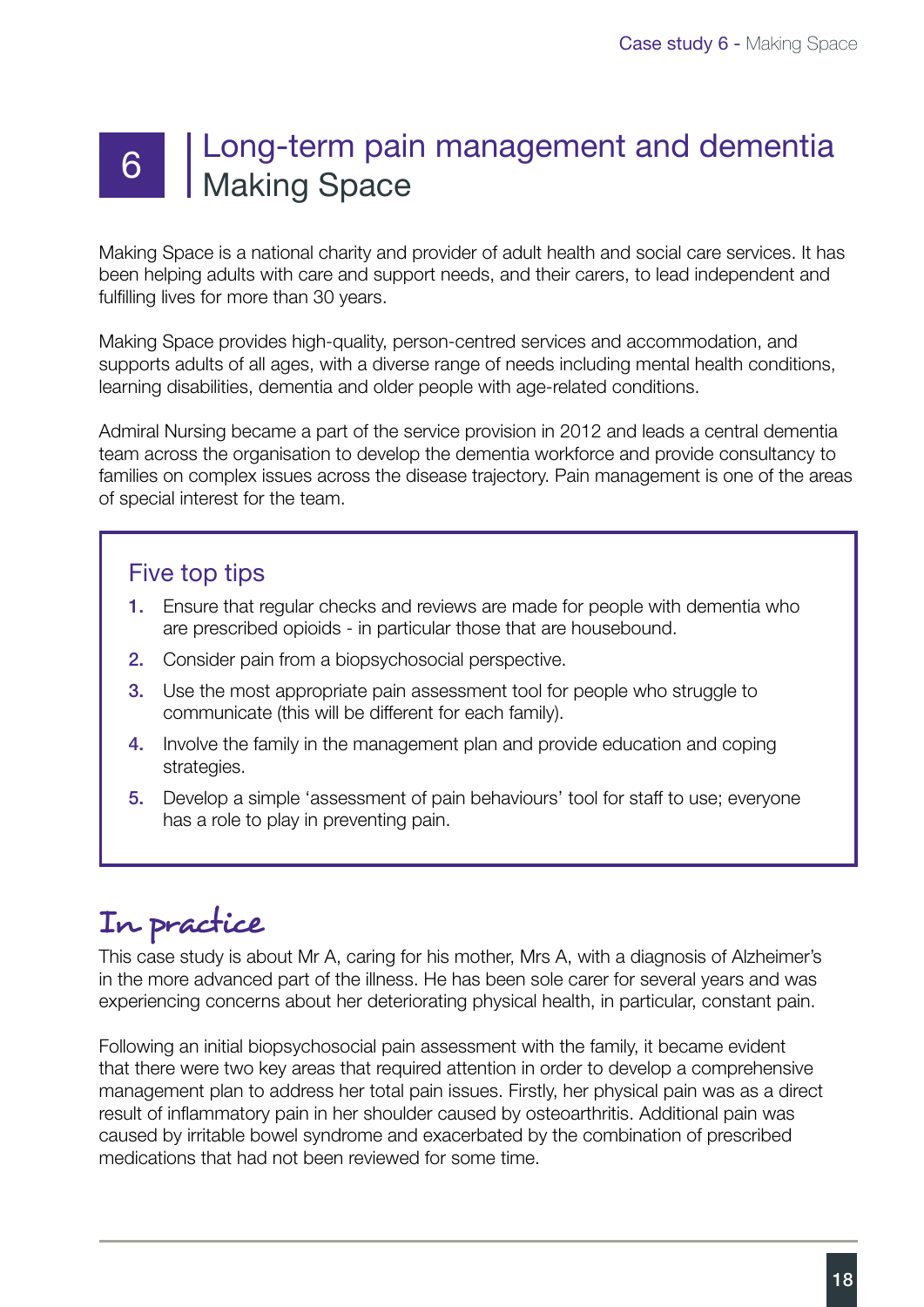Mr A had full responsibility for managing Mrs A's pain on a day-to-day basis, without education or a non-pharmacological intervention. That role became a burden to him and he struggled to cope, impacting their quality of life as a family.

To address these two key needs, the Admiral Nurse reviewed the Assessment of Pain in Advanced Dementia tools to determine the most appropriate to use for the family. This was to ascertain Mrs A's level and intensity of pain on a daily basis. Her level of cognitive impairment was an additional complication, with little communication and some adaptive behaviour. This lack of ability to communicate is a substantial barrier to pain assessment.

In this lady's case it was important to find a tool that differentiated between physical pain and emotional distress. The Disability Distress Assessment Tool (DisDAT) was chosen following the review of what was available. The DisDAT tool identifies distress as the primary factor, with pain being a single part of the whole picture of distress. Other distress factors being identified as environmental and poor perception of situations. In the case of Mrs A, the distress tool would be of more relevance as she shows signs of agitation and emotional distress on a regular basis. Being able to differentiate between these would be inherent in the future management and treatment plan.

Information taken from this assessment was then used as evidence in the multi-disciplinary review process to inform the family-centred pain management plan.

In addition to this, the Admiral Nurse explored the emotional impact of chronic pain on her son in his caregiving role and whether his hypervigilance (preventing her from standing) and fear avoidance behaviours (not going out of house) were causing unnecessary limitations to their lives. This provided the basis for an activity and education plan to reduce his burden and introduce non-pharmacological treatments into her care.

Evidence available around this area suggests that Mr A has developed new strategies for preventing recurring injury. Unless this is addressed with a plan to expose them to new situations, under skilled and careful support from professionals, they will continue to live with a poor quality of life and constant fear. A plan to work with the carer to expose the family to situations that they have previously avoided should help him to build confidence in their abilities to explore the outside world, restoring their connection to others.

A plan was put in place with support from the multi-disciplinary group involved in Mrs A's care and over a six-month period, there was a reduction in her pain levels (this was evident in the repeat use of the assessment tool at two weeks, one month and three months). Her carer reported improved confidence in carrying out daily activities but also in getting her out of the home for recreational and support group activities.

Initially, a minimal pharmacological plan was in place. The updated plan aims to draw professionals together to manage Mrs A's care with the Admiral Nurse taking the lead in co-coordinating this. The Admiral Nurse wanted to build the confidence of Mr A so that something can be done and that he has reliable parties involved that will both enable him to make decisions and support him in those. Following the period of intensive work with the family, he stated: "I know we can trust people now and that I can try to take on board what others say. We are not destined for failure"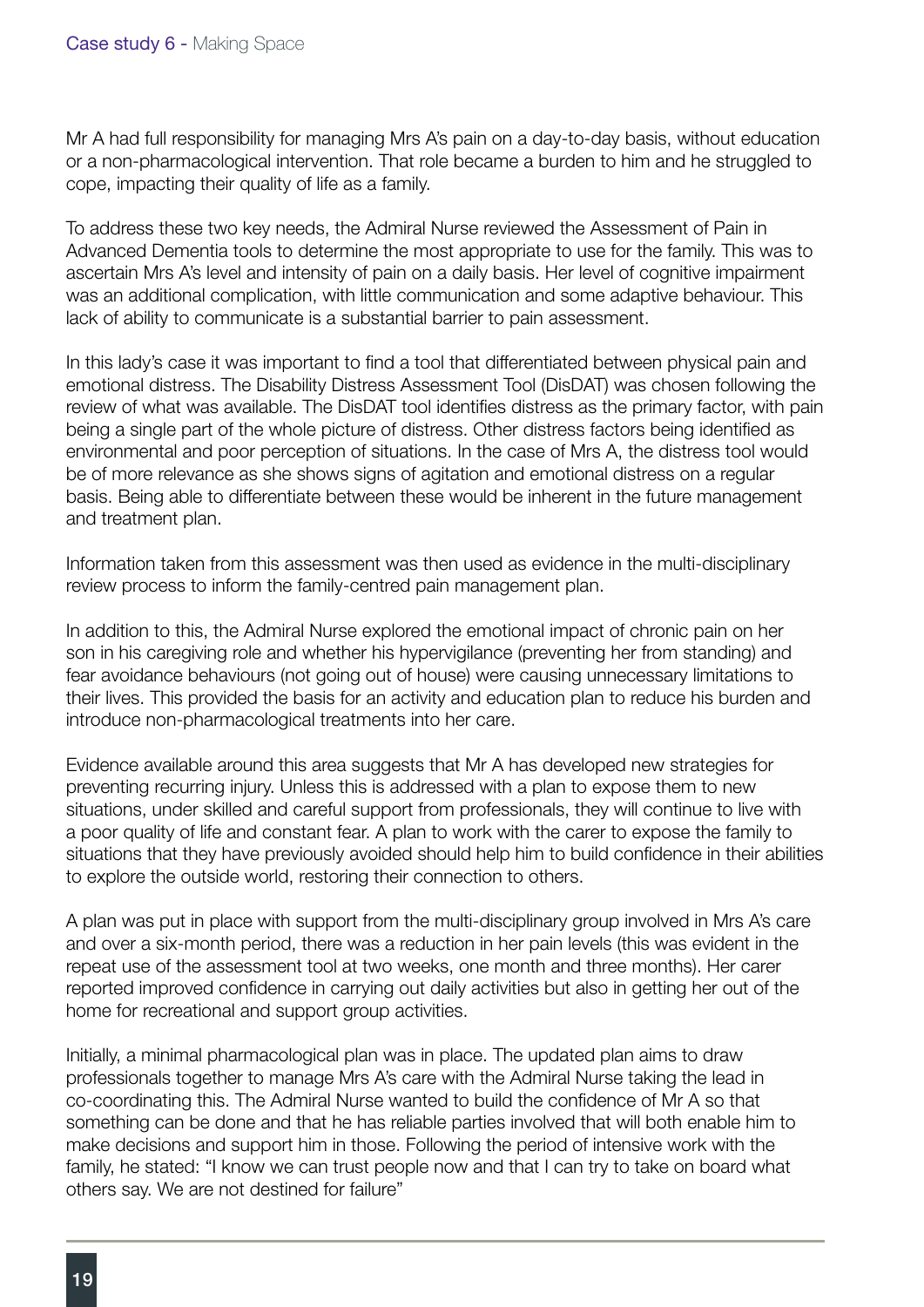This case study highlights how important it is for the families of those with dementia to be supported in coping with pain. There are many things that can be done to alleviate distress for the family if consideration is given to the biopsychosocial model, while also including spiritual pain such as coping mechanisms and addressing the needs of carers. This can be achieved through advice, support and education as part of an integrated plan to improve their quality of life as a family.

#### Useful resources

The National Council for Palliative Care (2012) *How would I know? What can I do?* publication explains how to help someone with dementia who is in pain or distress and is available from www.ncpc.org.uk

National Institute for Health and Clinical Excellence (2006) *Dementia: Supporting people with dementia and their carers in health and social care* (CG42) [online] London: SCIE available at: www.nice.org.uk/nicemedia/pdf/CG042NICEGuideline.pdf

Royal College of Physicians, British Geriatrics Society and British Pain Society. *The assessment of pain in older people: national guidelines.* Concise guidance to good practice series, No 8. [online] London: RCP, 2007 Available from: www.britishpainsociety.org

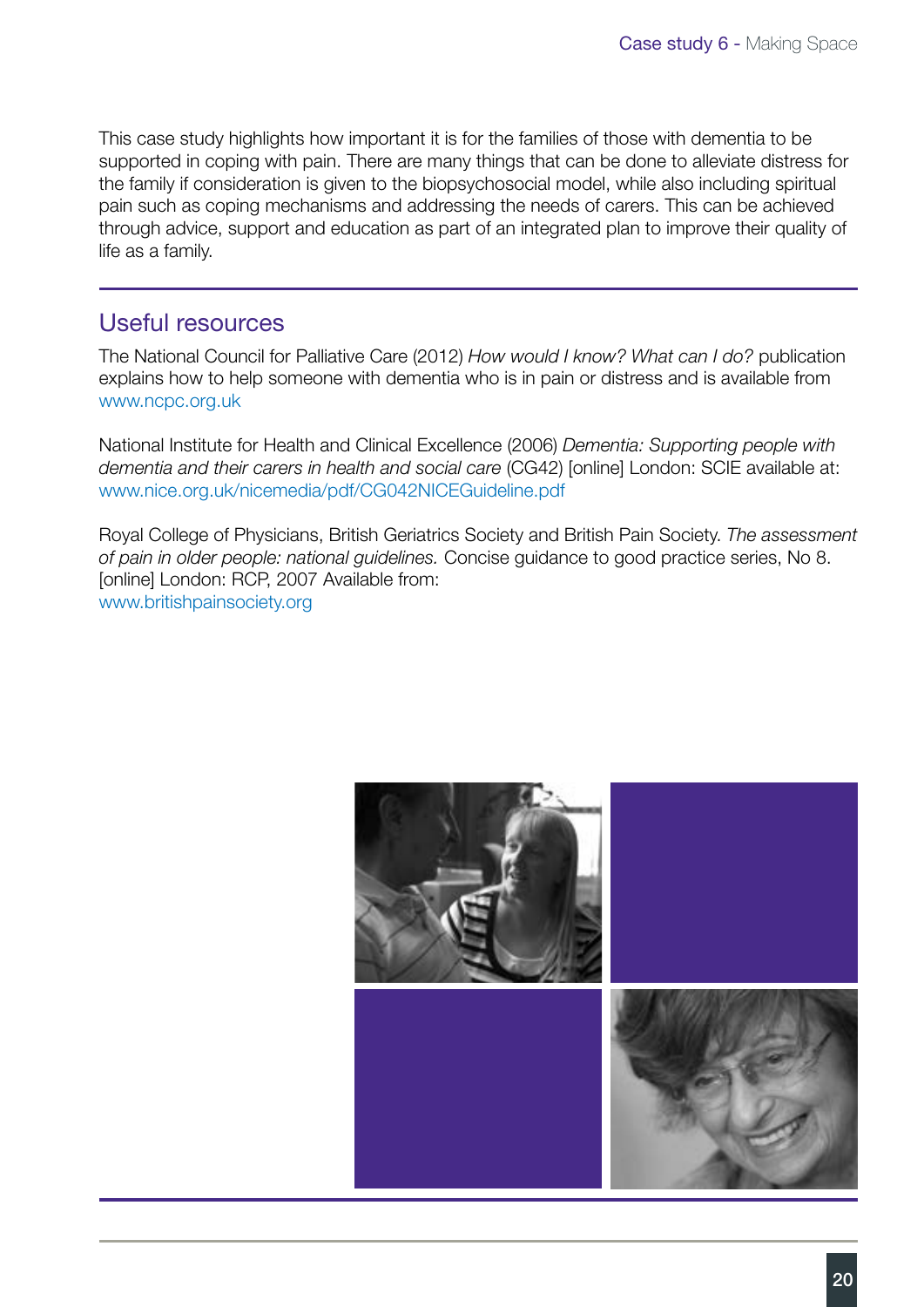## Parkinson's and dementia Cardinal Healthcare Group

Cardinal Healthcare Group delivers a personalised range of services at their residential care homes in Suffolk. The group comprises of two care homes and also offers care in the home through Primary Homecare. The care homes offer residential and nursing home care in Suffolk, as well as specialising in day care, short-term rehabilitation, convalescence, respite and dementia care.

### Five top tips

- 1. There needs to be a whole team commitment to the ethos to 'care for the person before the disease'. The plan of care should be totally unique and detailed so everyone should recognise the person, without looking at the name.
- 2. Communication all staff to embrace positive interactions with both resident and relatives. Really listen and observe - remember not all family expectations match.
- 3. All staff to receive training on empathy and compassion but equally important is observational supervision to assess the impact of learning and competence on the job.
- 4. Empower staff to be courageous to think 'outside the box', to be flexible, to go the extra mile. The whole team must be part of developing a relationship-centred service.
- 5. Create a sense of possibility and opportunity, even for long-term conditions everyone needs to contribute to achieving individual goals and aspirations, however small.

Facing the prospect of dementia and a long-term illness is difficult and life changing, even more so when families decide it's no longer possible to continue care at home.

Understanding the emotions at the core of this transition is why Cardinal Healthcare has changed its approach and commitment to families from the initial enquiry. By placing more emphasis on seeing the 'person before the disease', the aim is for people to feel better about their home and their life - their way. This can be achieved by empowering residents and their families to get more involved in the home – for example; by meeting staff, spending time in personalising bedrooms and by creating a memory box. The challenge then is to ensure all staff are on board and share the challenge to maintain that positivity and create opportunities for every person with a long-term illness, incorporating their aspirations, wishes, personal and family goals in their plan of care. Staff are reminded that we all need to feel part of a family.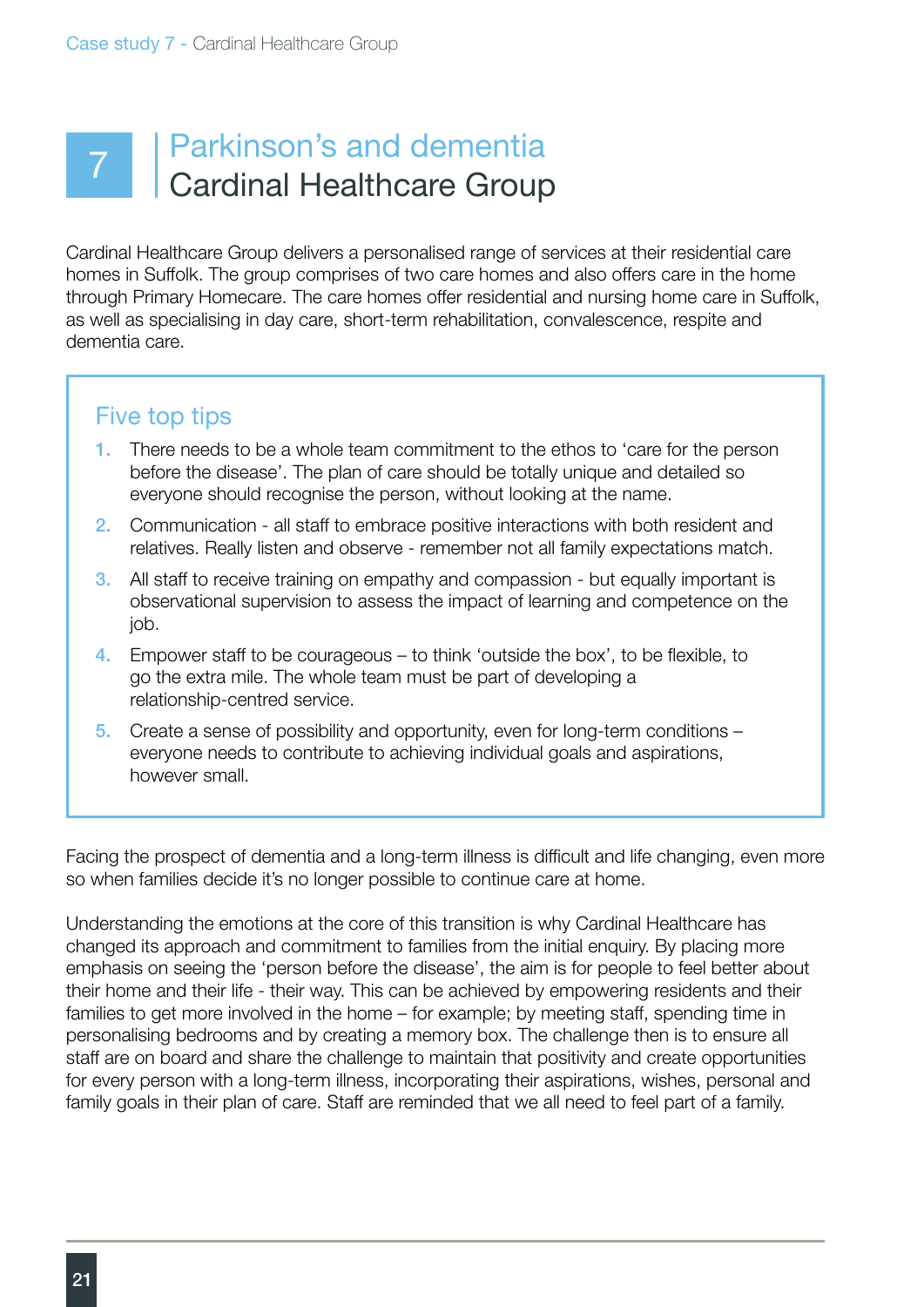### In practice

This case study is about Mr B, who has a diagnosis of Parkinson's disease and Lewy body dementia, and his family and how Cardinal Healthcare's 'relationship-centred' approach has impacted on their wellbeing, care and support.

The usual pre-admission assessment encompassed the activities of daily living. Cardinal Healthcare concentrated more on getting to know Mr B and his family from all their perspectives - past, present, their fears and aspirations - not just what the social worker report or hospital discharge letter said.

Discussing the past and how their relationships had been strained by caring brought forth a number of emotions from the family. These included tears, anger and the distrust the family felt in what they perceived to be 'care' within care homes, as they had seen on the TV.

As part of the pre-admission process, staff actively listened and highlighted key words the family used. The words said with more emotion were perceived as carrying greater importance to the family and it was those actions and expectations that Mr B's care plan was built around.

Cardinal Healthcare believes building a bond with families and a mutual trust is most important, the focus being on embracing a relationship (between resident, relatives and staff). By listening to everyone's expectations and considering risk, staff are encouraged to be courageous with care and be open and honest about aiming to meet everyone's expectations.

The following gives an insight into what Mr B and his wife Mrs B said, using the 'This is Me' tool:

- Married for 65 years: "In our day, marriage was for better or worse!"
- Mr B always got up early at 05.45. Washed and dressed before breakfast. Mrs B stated - "Mr B has always been particular about his appearance, always clean shaven. It's difficult now as he doesn't understand that I'm trying to help him."
- "I hate it now he dribbles."
- "He would love a shower or bath as he can't have one at home."
- Mr B was in the army for five years, he then had a career with BT as an engineer. Mr B said that "he will rewire, connect phone lines and plugs while he is here".
- He used to enjoys quizzes and puzzle books, although can't do them anymore.
- He used to like walking his dogs and going on walking holidays.
- Mrs B said medication was important, "the timings have to be exact. I give them to him on a spoon with yoghurt."
- Mrs B said she would like carers to try using conveens during the day, so they could go out.

Setting the bedroom up in preparation for Mr B's admission was important as part of the admission process, but the innovation was going the 'extra mile' in the person-centred approach. For example, asking the couple to bring in Mr B's boot scraper for outside his door, along with his old walking boots, hat, and dog lead to hang up on a hook outside, ready for a walk.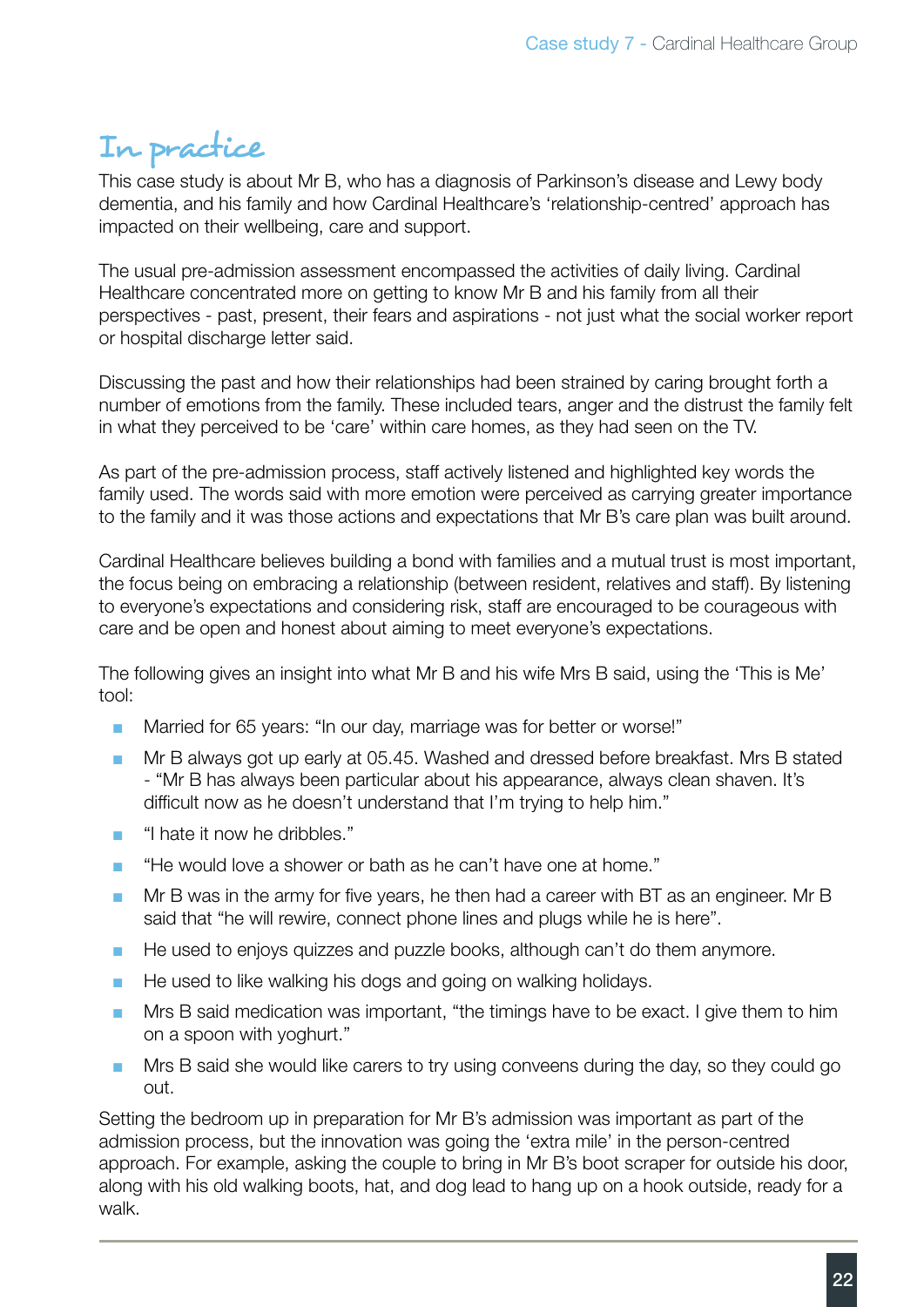Pictures were hung on the wall and a memory box filled with conversation starters, for example who's who, dates and information – which created important reminiscence tools. A clothes protector was also supplied. This was a backed shirt front, modified to be just the front and worn over Mr B's clothes so it could be changed easily and didn't stand out as being a clothes protector. Suddenly Mrs B said "going out to eat with her husband would no longer be as embarrassing," as the dignity protector looked "just like a normal shirt".

Staff went on to create opportunities for Mr B to mend old kettles, and supplied wires, old sockets, plugs and even his old boiler suit to wear. A part of his routine became stopping for 'elevenses' with the maintenance team. All the usual risk assessments were put in place, as part of evidencing the duty of care, but by concentrating on looking holistically at the whole family, as well as the healthcare needs of Mr B, suddenly the family dynamics changed. Relationships were repaired as the family were no longer simply stressed carers, but a wife and daughter again.

Mr B and his family added a new dimension to the home and the centre life, really joining in, spending time together. Even if Mr B was asleep the family would stay and join in with team quizzes, supporting other residents and being supported themselves by a wider group of people.

Examples of good practice:

- Create positive social interaction for the whole family and team.
- Stimulate reminiscence with 'pockets of opportunity' that's meaningful to the individual.
- Engagement in everyday life even if Mr B could no longer do a quiz, joining a team quiz gave the same feeling of participation and inviting his family to make the team was even more positive.
- Key workers spend time with families to build a life story into the care plan and supporting all parties in understanding and improving communication and quality of life and maintaining it in the review meetings.

In understanding that relationships suffer too when someone is chronically unwell and has dementia, and by placing more emphasis on building a 'relationship-centred service', there has been a tangible enhancement on everyone's wellbeing. Improvements can be seen in the individual's sense of possibility, a reduction in antipsychotic medication, the team's morale and the support to both residents and their families and in the contributions to 'home life' that families have made. Families have reported increased confidence and trust in staff and there is an increased desire by everyone to contribute to ideas and suggestions.

#### Useful resources

UK wide initiative promoting better quality of life in care homes myhomelife.org.uk A national network of dignity champions www.dignityincare.org.uk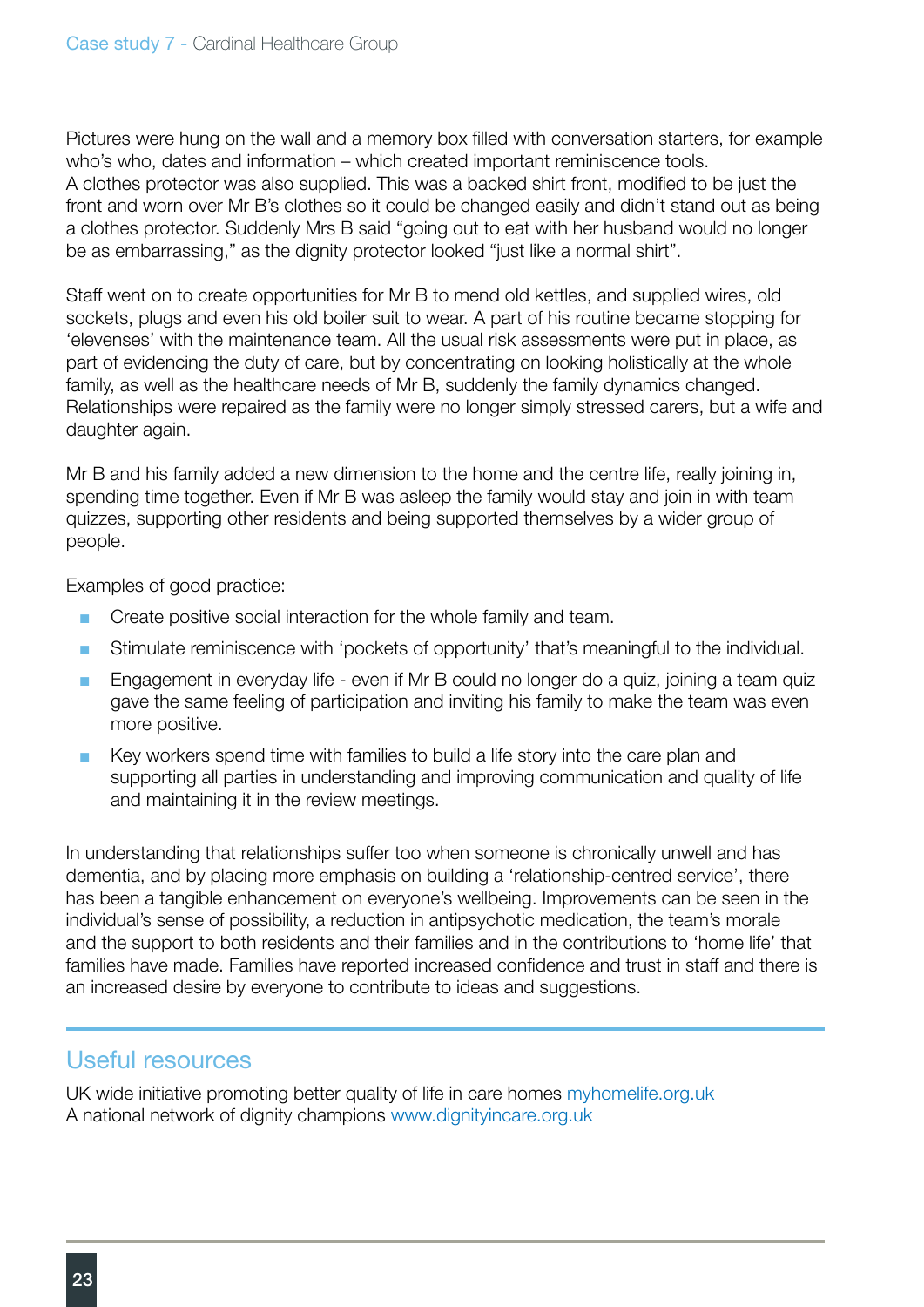### 8 | Mental health and dementia Rethink Mental Illness

Reconnect is a part of Rethink Mental Illness and is a service which has been offering housing related support since 2002. The service provides high quality client led support and aims to asupport clients to stay safely in their own homes and live independently for as long as possible.

The Reconnect Service is funded by Somerset County Council, it is free to residents of Somerset and is delivered by a floating support model -Support workers visit once a week, generally, and work with the client to achieve the goals agreed with them in their support plans..

### Five top tips

- 1. Recruit staff on a basis of values and competencies.
- 2. Good staff training and support.
- **3.** Allow staff time to build rapport with the person being supported.
- 4. Treat staff as professional experts, value them and listen to their feedback.
- 5. Set clear support goals that are measurable and time limited.

## In practice

This case study is about MB. He was referred to Reconnect following a hospital admission for a fall. His wife had died six months previously and he had just had his driving licence withdrawn. While in hospital, ward staff had noticed his memory loss and that he was having trouble finding his words, although this improved with medication. He also had a diagnosis of paranoid schizophrenia. He was slightly unsteady on his feet and had a diagnosis of spinal spondylosis which caused him neck pain.

MB's support needs were assessed with him at an initial needs assessment. The difficulties identified were:

- managing dementia and paranoia
- managing mail and correspondence
- feeling negative about his doctors
- remembering what the GP had said to him and what he needed to talk to the GP about
- muddling his keys
- getting to his garage safely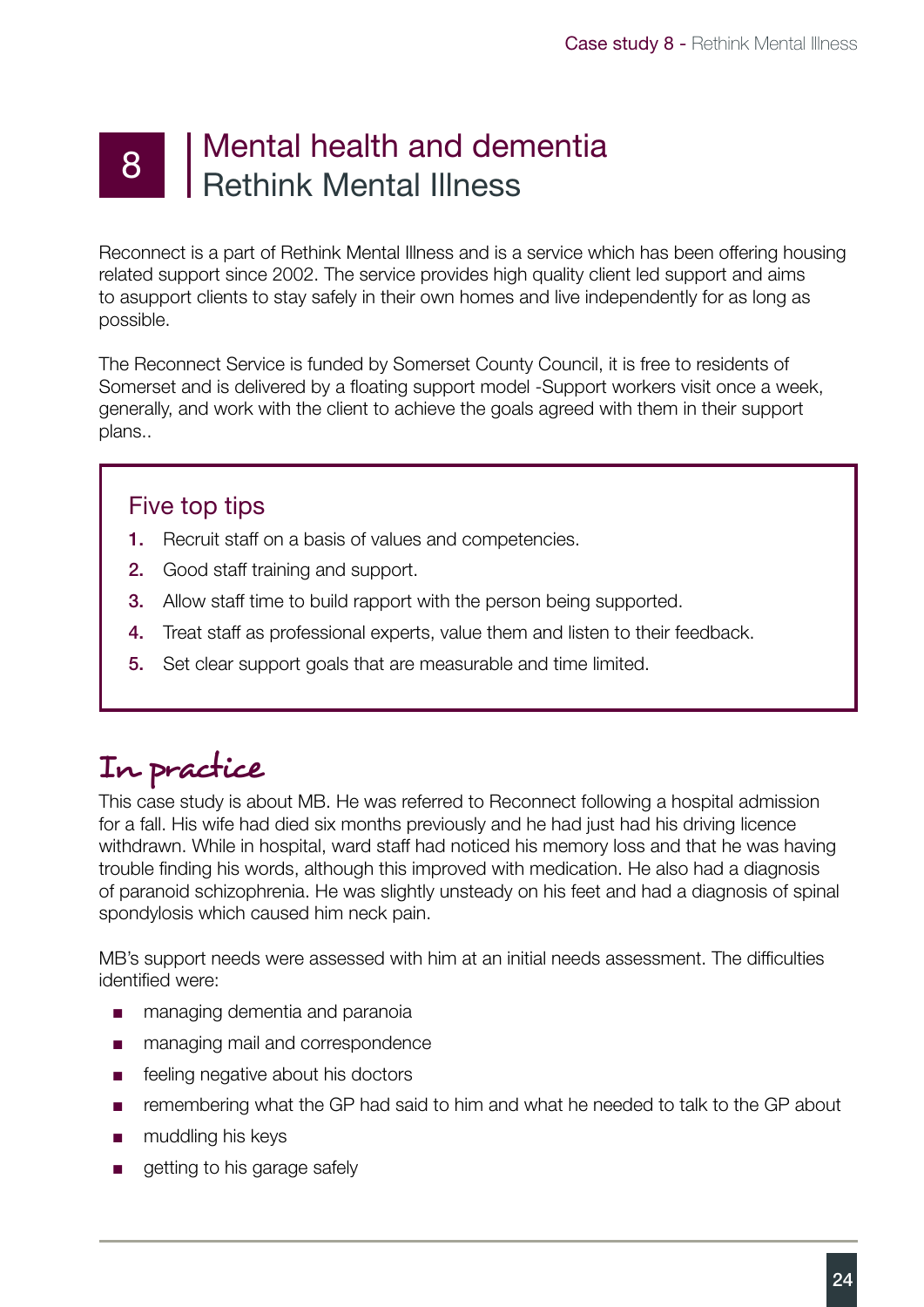- accessing services such as a handyman
- talking on the phone
- conversing with men
- remembering appointments
- remembering medication
- remembering to have a daily hot meal
- attending activities on his own
- joining in with other people.

Research was undertaken to give informed choices to MB. Time was taken for discussions, ensuring that MB felt valued. A person-centred approach with respect was given at all times. Responsibilities were given back to MB, through his involvement with the Reconnect service and his feedback was valued.

Staff spent time getting to know MB; building trust and rapport with him. It had been identified at the initial assessment that he needed support with safety in the home, managing his paperwork and support with monitoring and maintaining his health.

MB was paranoid about his doctor. This was discussed and his reasons were listened to. He was given information on how to change his doctor. A list of local GP surgeries in the area that were accessible to MB was compiled and MB chose his preferred doctor and the worker supported him with registering. The support worker discussed with him how he could remember the reason why he was attending the doctor and what was said by the doctor. MB started writing down what he was going to see the doctor about and the GP agreed to give MB a printout of the outcomes of the visits. The GP referred MB to a physiotherapist to help with the pains in his neck.

Support was given to complete a home safety check and adaptations were discussed, agreed, applied for and completed. During the check, the Rethink support worker was present and wrote down all concerns which were then actioned jointly by MB and the support worker. As part of this process MB was given information about the handyman service and was supported to arrange an appointment for a grab rail to be fitted to the outside steps to the garage. In addition, the freezer that had been in the garage was moved into the spare room for easy access and an extension was put onto the phone wire to enable MB to use the phone in comfort, rather than standing in the hallway. He was also supported to use the council's larger item home collection service to dispose of large unwanted items.

MB had been getting very confused about his house keys, often losing them or being confused about which keys were for which door. To stop this confusion, the keys were colour coded with permanent colour markings.

MB was introduced to an orientation clock and linked it with a calendar to help him remember his appointments.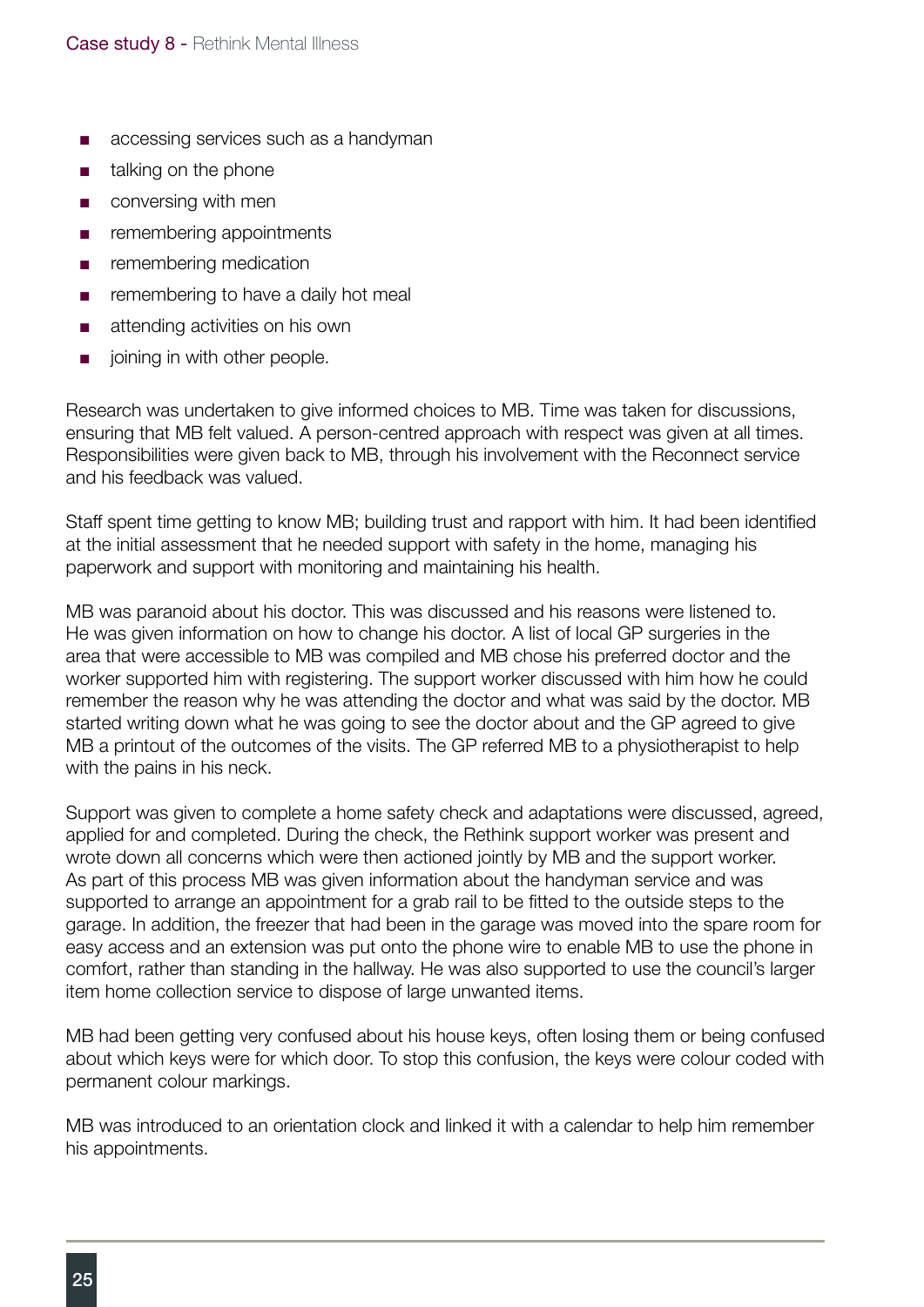His mail was sorted and his late wife's savings were transferred into his account after he was given support to get a copy death certificate as the original was lost. Bills were put onto direct debit and cheques were written out and posted. This was achieved by the worker reading out the mail to MB and discussing what to do with it. This support was on-going throughout his time with the service.

MB started showing more paranoid thoughts. The doctor did not want to prescribe medication as the medication could worsen the dementia. Other methods of how to combat his paranoia were discussed and they decided together that social inclusion and activities may help to distract MB from the things that were playing on his mind. The support worker researched local activities and introduced these activities to MB. It was agreed with MB that the worker would attend with him for the first three times and then the worker would withdraw and MB would attend on his own. When this was put into practice, MB stopped going after a couple of times on his own. This was discussed with MB and he agreed to pay for a person to attend activities with him on a one-to-one basis. A befriender was introduced and it was arranged for the befriender to take MB out once a week and join in with social groups. MB enjoyed this so it was agreed for the befriender to take him out twice a week. Sometimes they went shopping, to the hairdressers, to singing for the brain sessions, on walks or visits to garden centres.

Other support given as the dementia worsened included:

- information and introduction to community transport
- medication put into blister packs and delivered

Being flexible with time enabled MB to deal with issues that were important to him and his safety thus enabling MB to stay in his own home for as long as was possible. MB had two Reconnect workers; one worker to deliver the support and one to review his support needs and this provided continuity of support.

As the dementia advanced, the paranoia worsened and MB felt that people were out to get him. He believed that people from TV were real and they wanted to steal his home. He then started thinking that home care service staff were planning to poison him and refused to eat or drink at times. He started raising his voice at his neighbours. The only people he trusted were the Reconnect worker and the befriender. The Reconnect worker communicated her concerns about MB's health and wellbeing. His GP referred him to an in-patient ward where he stayed for a few weeks. It was decided that he was too ill to go home as he would not be able to manage at home so he went into a care home.

#### Useful resources

Age UK -www.befriending.co.uk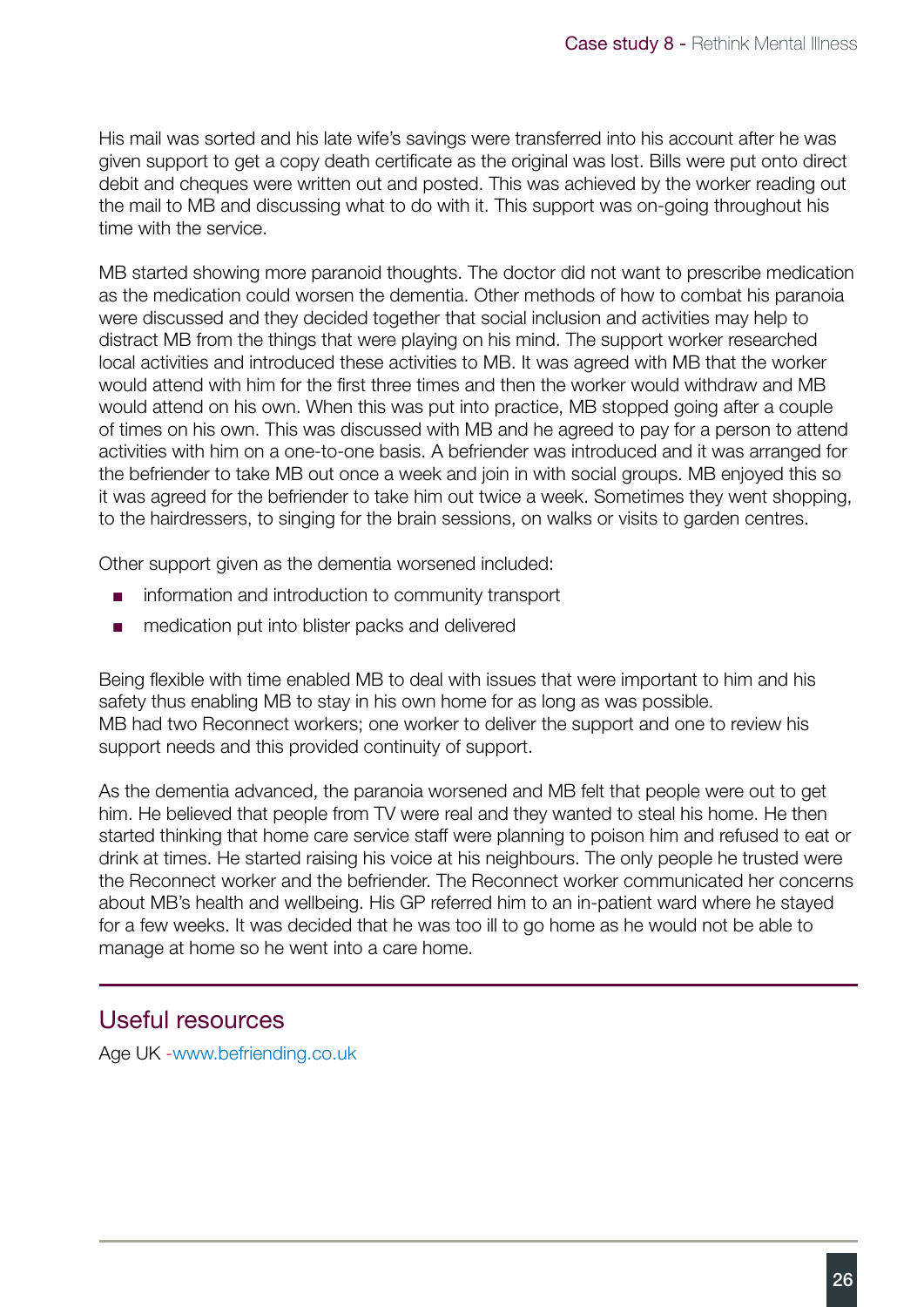## 9 Specialist dementia and learning<br>9 disabilities learning disabilities learning Freemantle Trust

The Fremantle Trust is a registered charity and not-for-profit business providing care and support services for older people and adults with a learning disability. In operation since 1992, The Fremantle Trust has homes and supported living services in Buckinghamshire, Barnet and Harrow, Maidenhead, Milton Keynes and Bedfordshire. In total over 1,700 staff provide services to almost 2,000 people.

### Five top tips for other managers

- 1. Consider a specialist development pathway using the Qualifications and Credit Framework (QCF) units.
- 2. Engage managers in the development and delivery of all programmes.
- 3. Have a champion or lead for particular areas of specialisms.
- 4. Devise interactive workshops to deliver learning in 'bite-sized chunks' keep it simple.
- 5. Encourage staff to identify their own preferred learning styles.

### In practice

This case study sets out a novel approach to specialist dementia and learning disabilities learning developed by The Fremantle Trust's Development and Education Centre.

Initially designed for staff working with older people, the approach recognises several truisms:

- Working in care homes for older people in the UK means working with older people who have dementia – it's a specialist area of work that needs to be embraced.
- Staff have limited time and opportunity to develop skills and learning in non-mandatory subjects - often staff are trying to fit learning in outside their normal duties.
- E-learning about dementia is available but hasn't met the needs of staff who develop understanding through discussion and practice.
- Staff prefer learning in 'bite-sized' interactive workshops not classroom-style settings.
- The qualification pathway for dementia can be academically demanding and intimidating for a workforce comprising staff who do not see themselves as 'scholars'.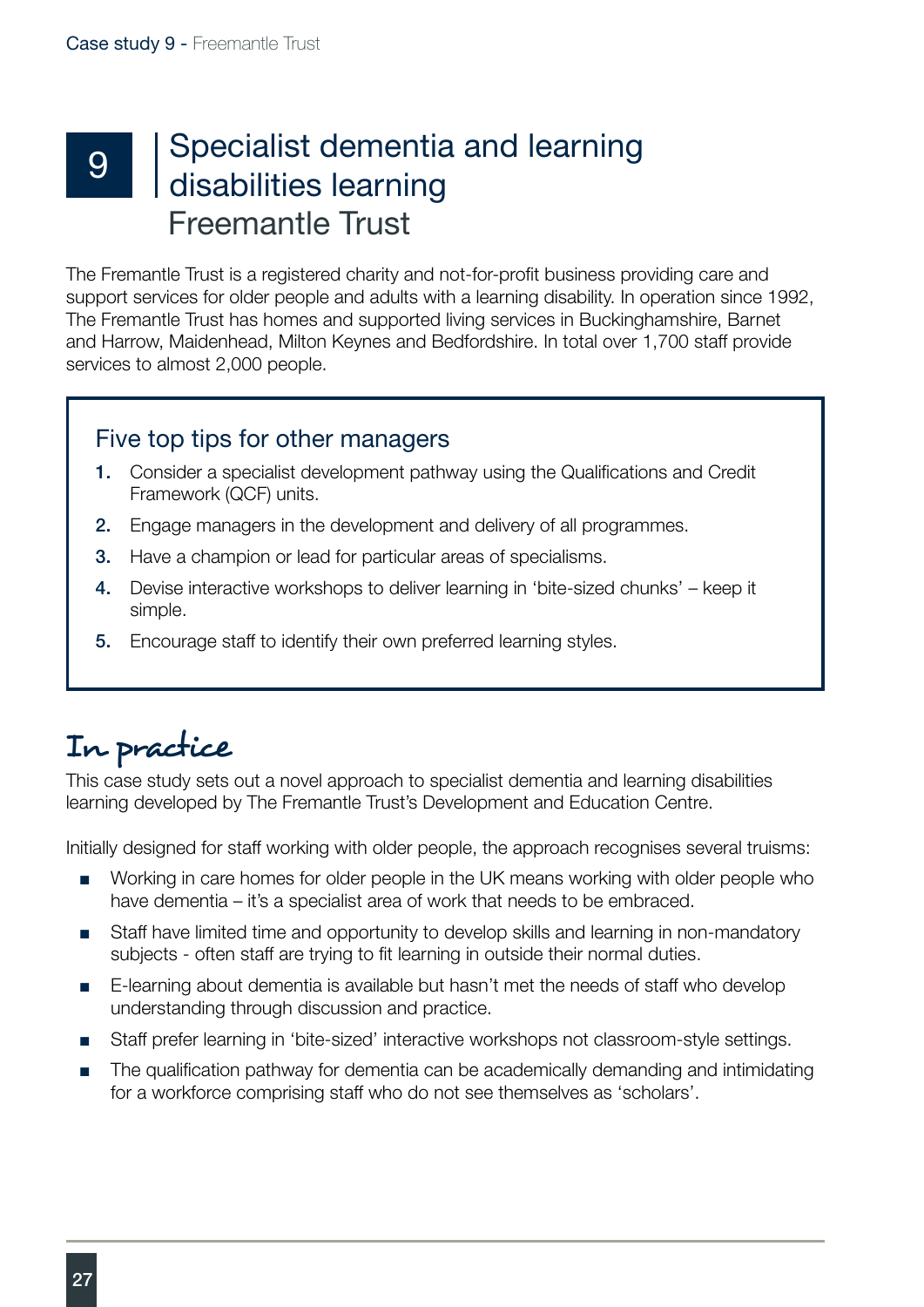Following initial induction and mandatory training, staff at Fremantle Trust have been offered a mix of dementia learning opportunities. These include:

- dementia induction using an in-house manual and one-to-one sessions with a dementia advisor
- a qualification pathway using the Level 2 Award in Awareness of Dementia (QCF)
- expert speakers at The Buckinghamshire Dementia Forum, created and hosted by The Fremantle Trust
- a suite of 12 in-house specially designed training sessions/workshops (since 2012)
- online opportunities provided by the Aged Care Channel (since 2014).

Out of all of these, the in-house sessions were regularly used while the BTEC qualification was the least used. In fact the drop-off rate for the qualification was high, with staff quoting various reasons for being unable or unwilling to continue. For example, the fact that they felt that they had no 'quick wins' and were isolated from other learners.

To redress this imbalance and to regenerate enthusiasm for the qualification, the Fremantle Trust's practice lead in dementia revised the existing Level 2 Award portfolio and devised a new, time-limited programme.

The revised BTEC in dementia course is structured to be completed within a four-month timescale. Groups of 10 staff are formed working in the same geographical areas with four groups in each cohort. Each of the units of the qualification is supported by a specific workshop that addresses the following topics:

- dementia awareness (QCF DEM 201)
- the person-centred approach to the care and support of individuals with dementia (QCF DEM 202)
- understand the factors that can influence communication and interaction with individuals who have dementia (QCF DEM 205)
- understand equality, diversity and inclusion in dementia care (QCF DEM 207).

Within the workshops, the objectives of the course assignments for each unit are explored; staff get the chance to openly discuss issues, debunk myths, air problems and share successes. Inevitably they learn from each other as well as from the workshop leader, a specialist dementia trainer. Staff are issued with a 'refreshed' portfolio that has a pleasant, bright layout and imagery, making it a welcoming and attractive read. Extraneous materials are removed to reassure those who may be daunted by weighty, serious looking 'tomes'. An up-to-date 'resources and materials' section is included to guide access to relevant, authoritative information.

Assessors from within The Fremantle Trust are offered an 'assessor's guide' to support them in their role and also to provide consistent assessment and quality assurance across the programme. Assessors have also undertaken this qualification.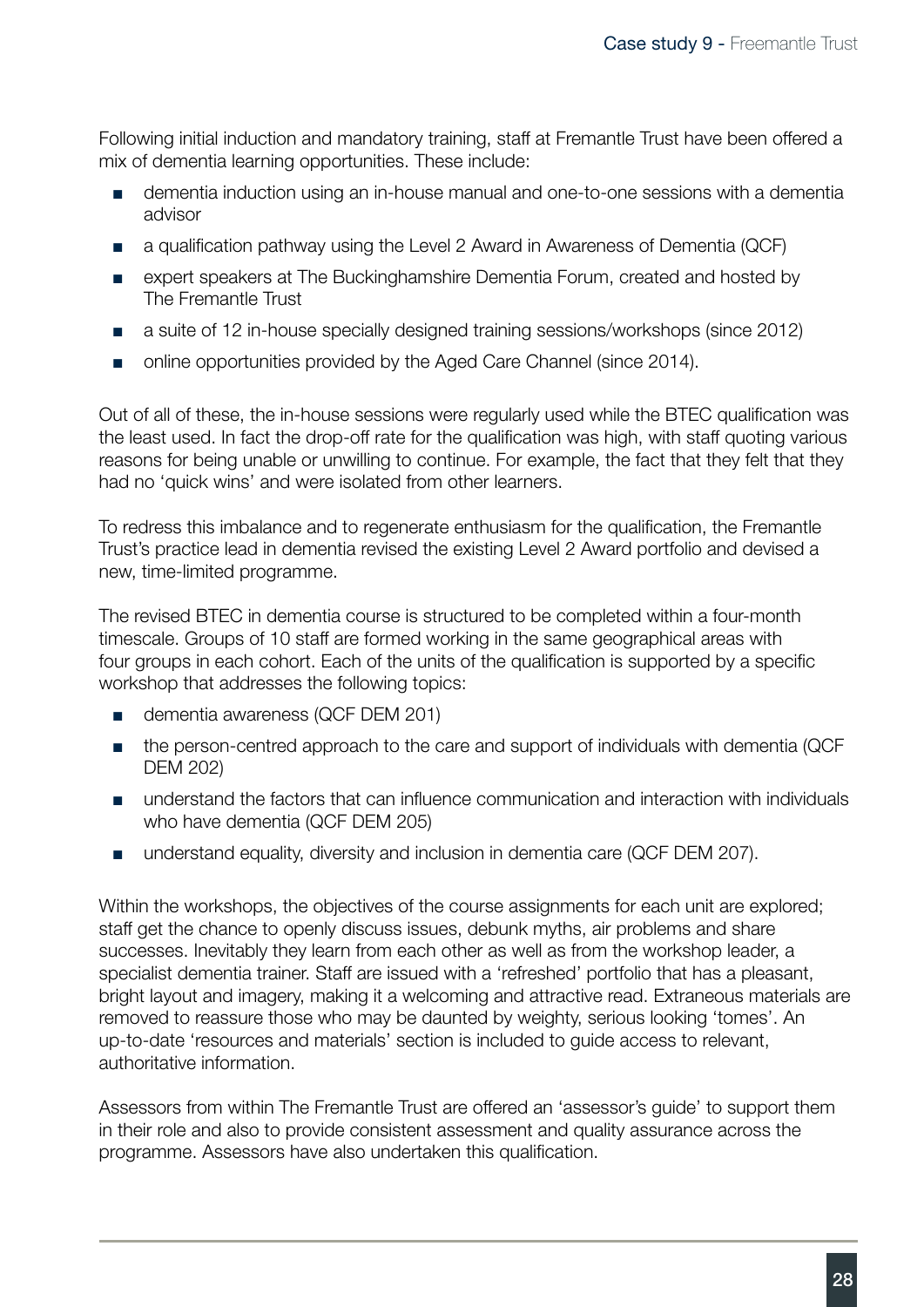While developing this programme, including the portfolio and workshops, it became apparent that the model could be replicated for other qualifications, specifically the Level 2 Award in Supporting Individuals with Learning Disabilities. With that in mind, staff from the Development and Education Centre and specialist learning disability staff used the portfolio template to create a new learning disability portfolio and to accompany this, specific workshops were created for another cohort of staff eager to follow the programme.

The Fremantle Trust finds that the model for this programme works because timescales and deadlines for the workshops and completion of assignments are set. This maintains momentum and gives group support. Because the programme is divided into four sections, staff can easily see their progress – creating a 'quick win'. Staff are motivated to do a qualification that is 'manageable' but also recognise the value in these certificates, awards and units in contributing to a full diploma at a later stage.

Some of the evaluation comments gathered about the programme include that:

- it has ratified what staff thought about dementia knowledge and practice
- it has given staff confidence to challenge others whose practice falls short
- staff feel that they can justify sitting down with residents and engaging with them
- managers report an increase in staff knowledge and competence.

#### Useful resources

Joseph Rowntree Foundation – *Supporting Derek* www.jrf.org.uk/publications/supporting-derek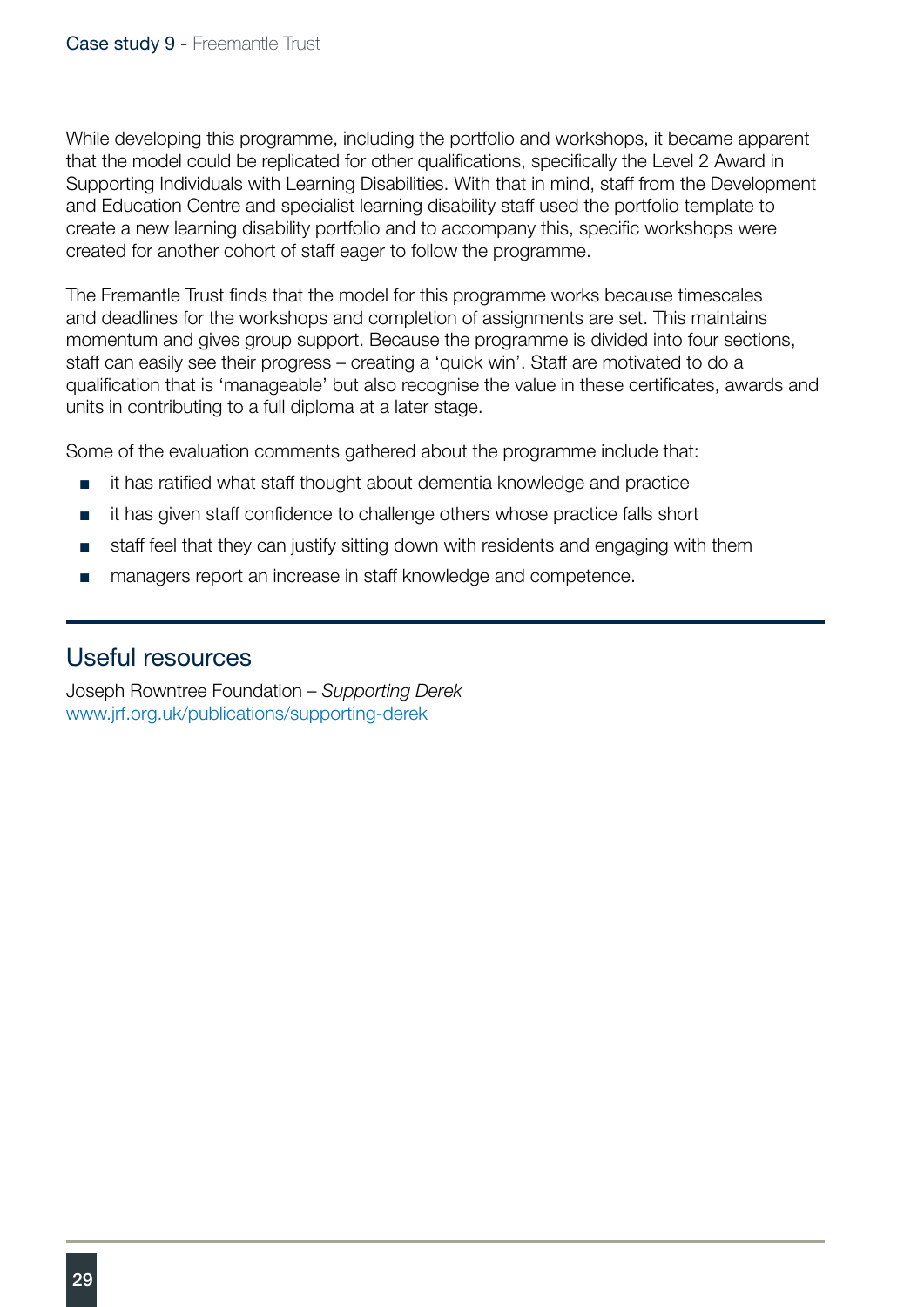# Skills for Care resources

*The common core principles for supporting people with dementia (2011).*

*Better domiciliary care for people with dementia; Best practice case studies from domiciliary care employers developing their workforces to support people with dementia (2014).*

*Dementia and carers together - A guide for social care workers on supporting the family and friends of people with dementia (2012).*

*Dementia and carers: workers' resource - Information for care workers supporting the family and friends of people with dementia* (in partnership with Dementia UK) (2012).

*Supporting dementia workers A case study-based manager's guide to good practice in learning and development for social care workers supporting people with dementia* (2012).

*Supporting people in the advanced stages of dementia A case study-based manager's guide*  to good practice in learning and development for social care workers supporting people in the *advanced stages of dementia* (2013).

All these resources can be downloaded at [www.skillsforcare.org.uk](http://www.skillsforcare.org.uk).